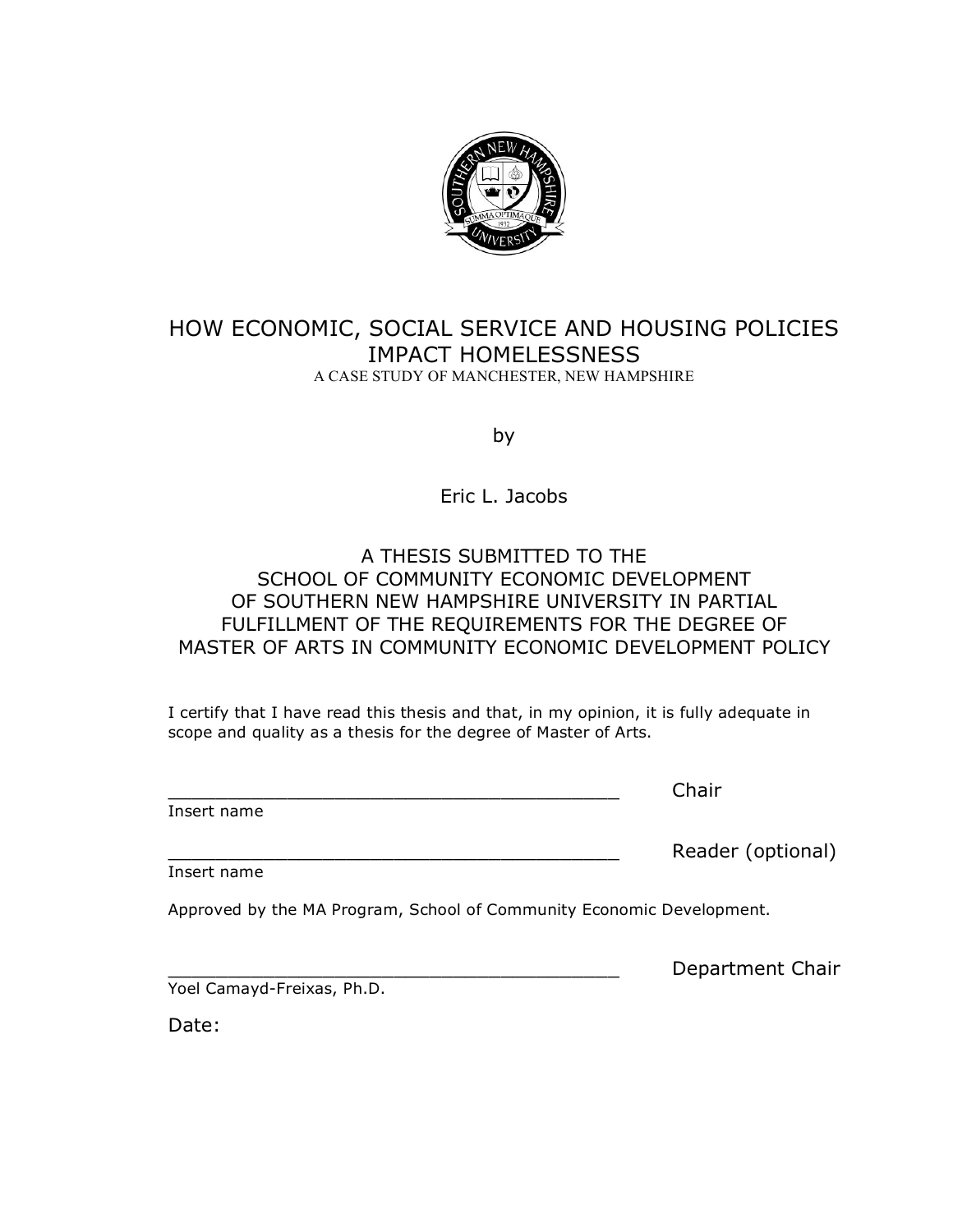Copyright 2006 Eric L. Jacobs All Rights Reserved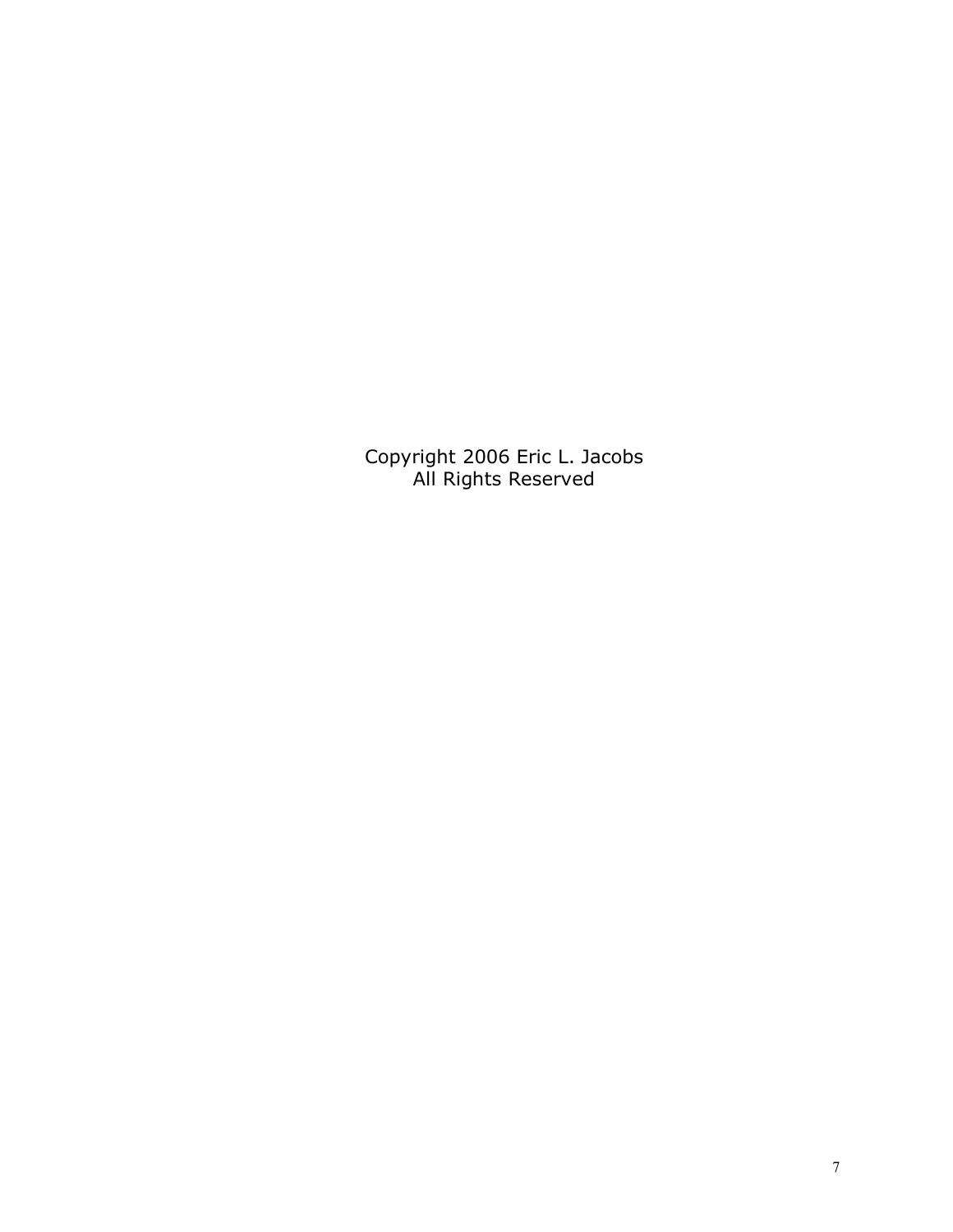## HOW ECONOMIC, SOCIAL SERVICE AND HOUSING POLICIES IMPACT HOMELESSNESS

A CASE STUDY OF MANCHESTER, NEW HAMPSHIRE

#### Table of Contents

|                                                                                     | <i><b>10</b></i> |
|-------------------------------------------------------------------------------------|------------------|
| <b>Introduction</b>                                                                 | 12               |
|                                                                                     |                  |
| Statement of Constructs 13                                                          |                  |
|                                                                                     |                  |
|                                                                                     | 16               |
|                                                                                     | 17               |
|                                                                                     | 17               |
| Why are People Homeless in Manchester?<br>19                                        |                  |
|                                                                                     |                  |
|                                                                                     | 40               |
| <b>Conclusion</b> <u>Conclusion</u>                                                 | 47               |
|                                                                                     | 50               |
| Appendix 1: Department of Welfare Protocols for Homeless _______________________    | 52               |
| Appendix 2: List of Organizations Participating in the Manchester Continuum of Care | 53               |
| Appendix 3: Explanation of Demographic Data Provided by City of Manchester          | 54               |
| Appendix 4: Components of Manchester's Core Existing Service Delivery System        | 55<br>56         |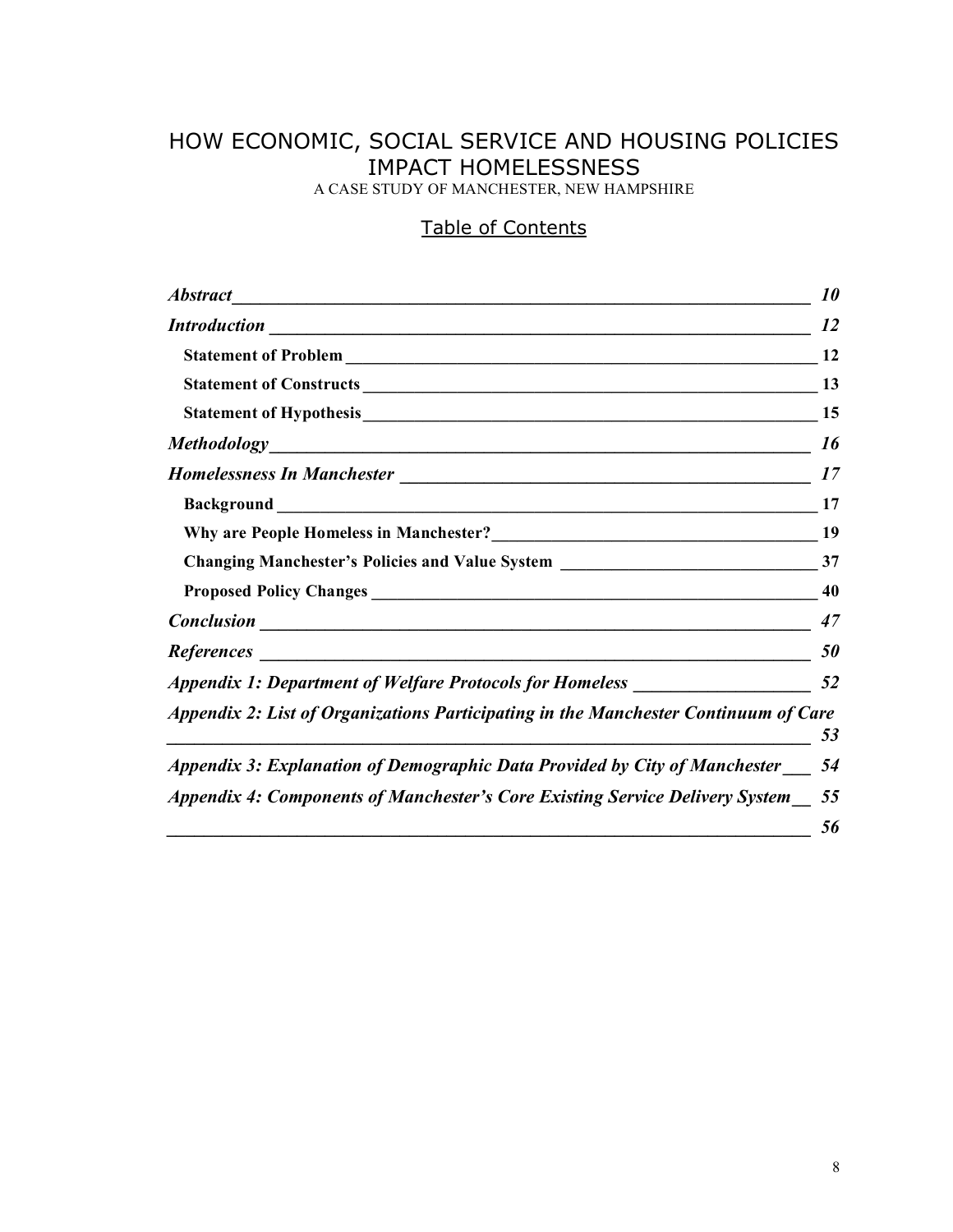### LIST OF TABLES and FIGURES

| TABLE 1: EMERGENCY RENTAL ASSISTANCE PROVIDED BY THE CITY OF MANCHESTER |    |
|-------------------------------------------------------------------------|----|
| WELFARE DEPARTMENT                                                      | 24 |
| TABLE 2: 2003 - 2005 CIP HOUSING INITIATIVES                            |    |
| FIGURE 1: CLIENT CENTERED STRATEGY                                      | 44 |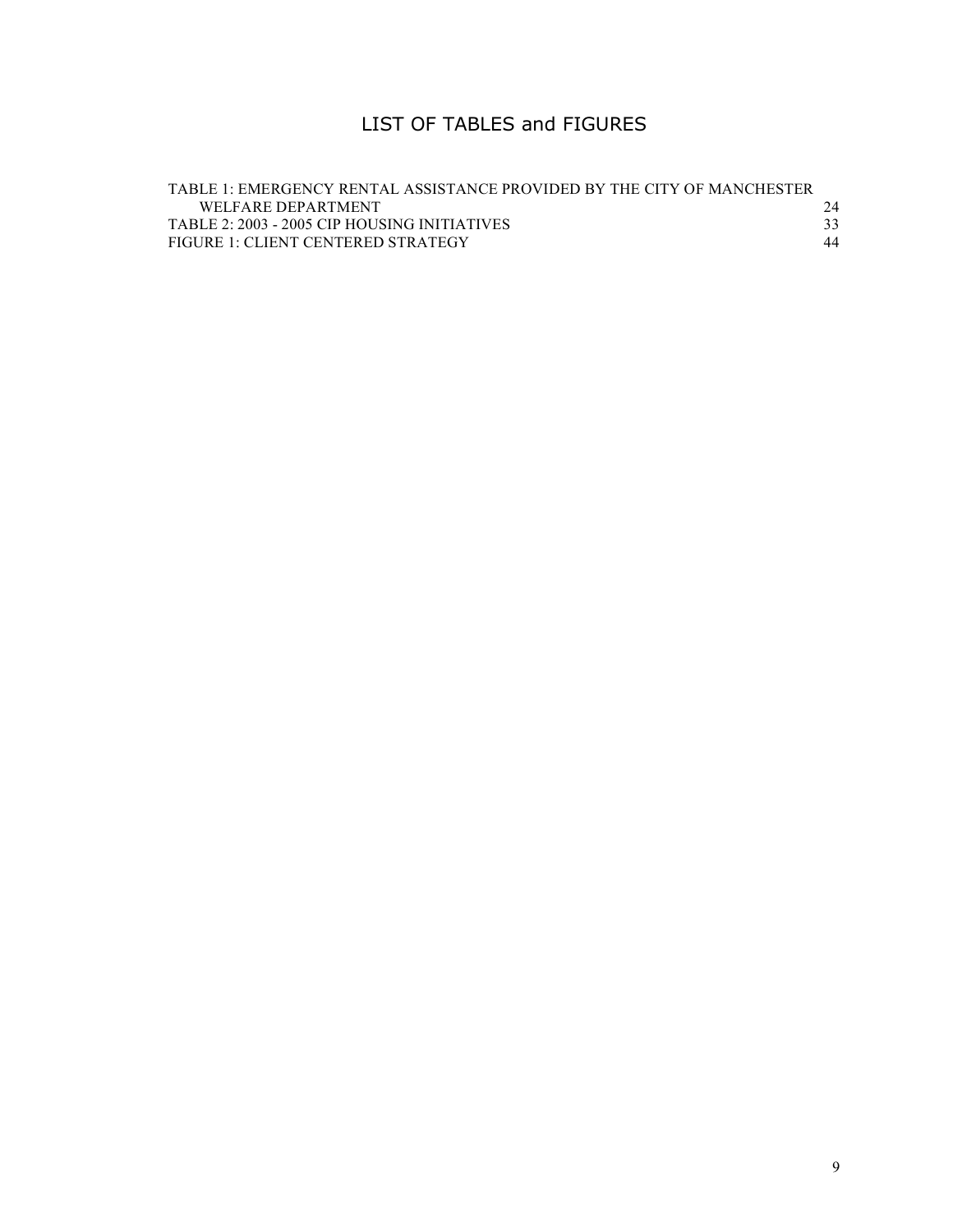## **Abstract**

HOW ECONOMIC, SOCIAL SERVICE AND HOUSING POLICIES IMPACT HOMELESSNESS: A CASE STUDY OF MANCHESTER, NEW HAMPSHIRE

Eric L. Jacobs, M.A. Southern New Hampshire University, 2006

Thesis Chair: Professor Yoel Camayd-Freixas

How do economic and housing policies affect a City?

Homelessness is a reflection of the impact that a city's economic, housing and social service policies has on its residents. Manchester has limited amounts of affordable housing, living wage jobs, and a limited and stigmatizing social service network.

On the positive side, Manchester has obtained three reports that could change its policy and value systems that impact on its housing dilemma.

The City of Manchester's homeless population is affected by many different trigger factors that have created a housing crisis and homelessness. These include:

- 1. Economic development policies that influence a person's ability to afford or obtain permanent housing.
- 2. Service delivery policies that either prevents homelessness or assist people who, due to lack of skills and knowledge, are unable to maintain their housing.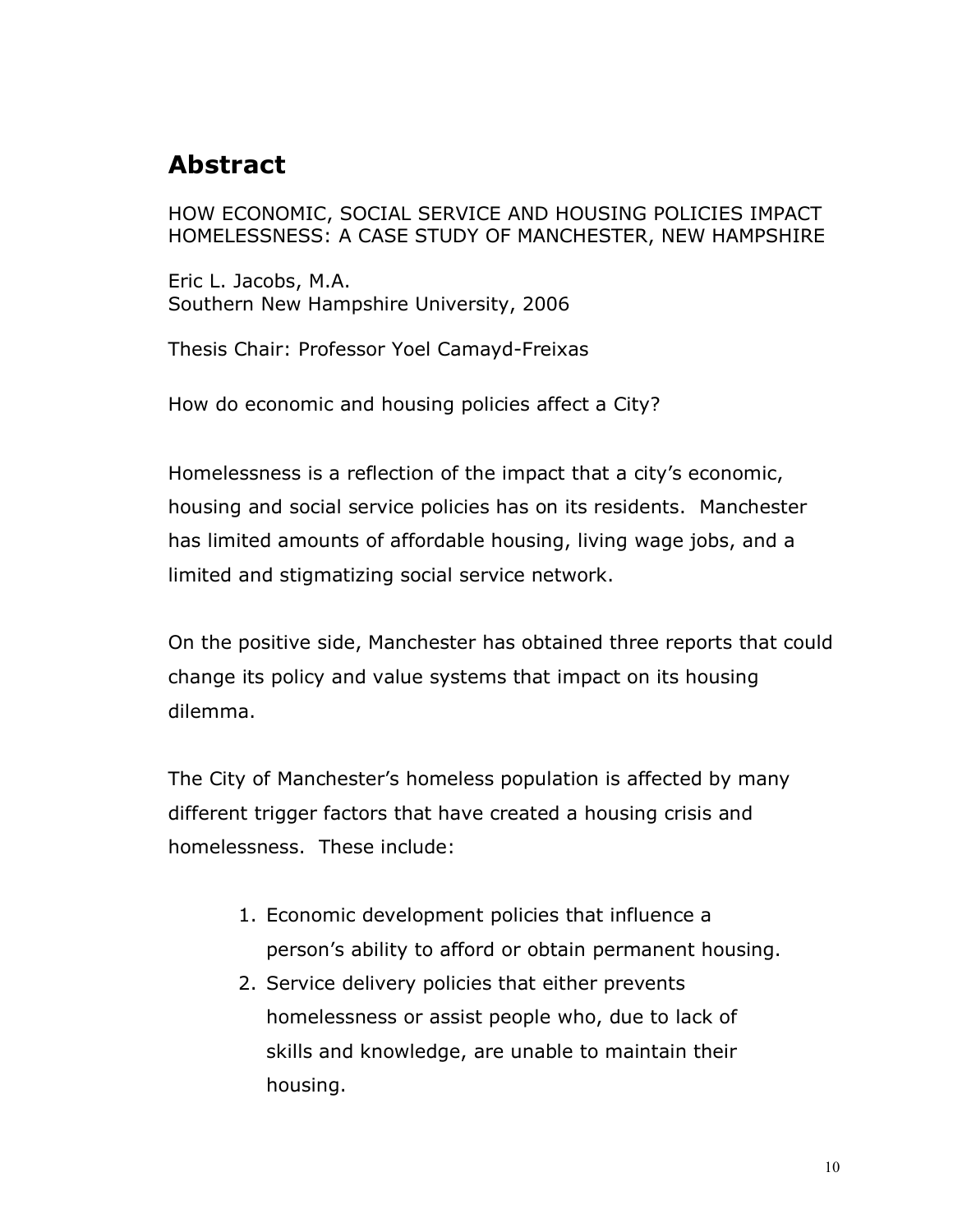3. Housing policies that influence the spectrum of available permanent housing opportunities.

This report examines the existing residual policies of Manchester and how, the adoption of certain policy recommendations can create an institutional social welfare system that co-exists within a developmental model.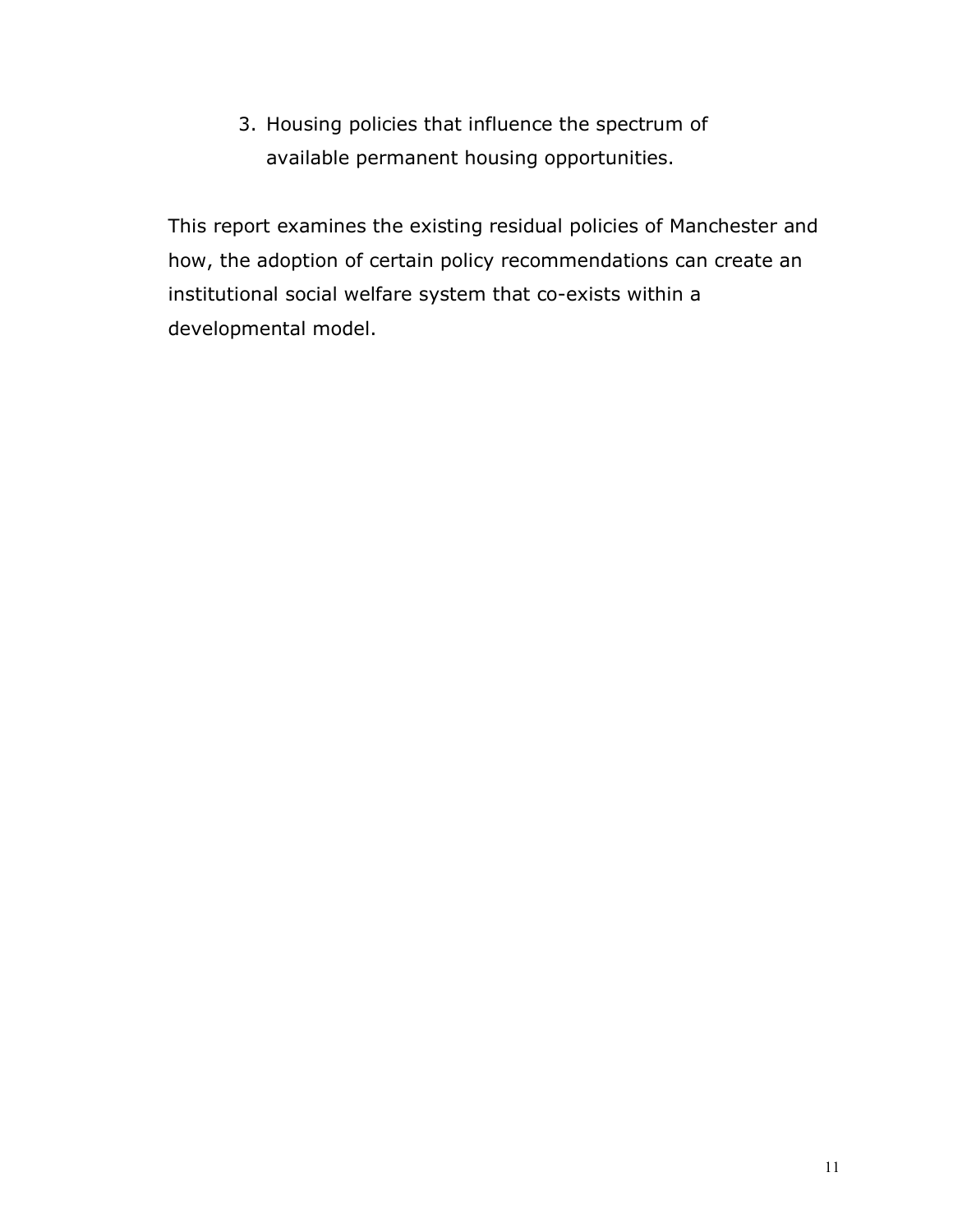# **Introduction**

### Statement of Problem

The City of Manchester New Hampshire has a persistent housing problem symphonized by a persistence of homelessness. The problem is caused by different trigger factors that create the environment that leads to housing crises.

These trigger factors fall under three categories.

- 1. Economic development policies that influence a person's ability to afford or obtain permanent housing.
- 2. Service delivery policies that either prevents homelessness or assist people who, due to lack of skills and knowledge, are unable to maintain their housing.
- 3. Housing policies that influence the spectrum of available permanent housing opportunities.

No policy is a sure-fire *silver bullet* that can, overnight, solve a social problem. However, Manchester's policy makers have relied on market forces to respond to the economic and housing challenges facing its residents and offered a residual approach to service delivery. While to some, this has been successful (illustrated by a relatively low unemployment rate). But employment is not the only measure of successful economic policies. Indeed, the growth of the number of homeless problem and the suggestion, by existing research, that there are countless numbers of people living in substandard, overcrowded situations that are potentially homeless is further proof that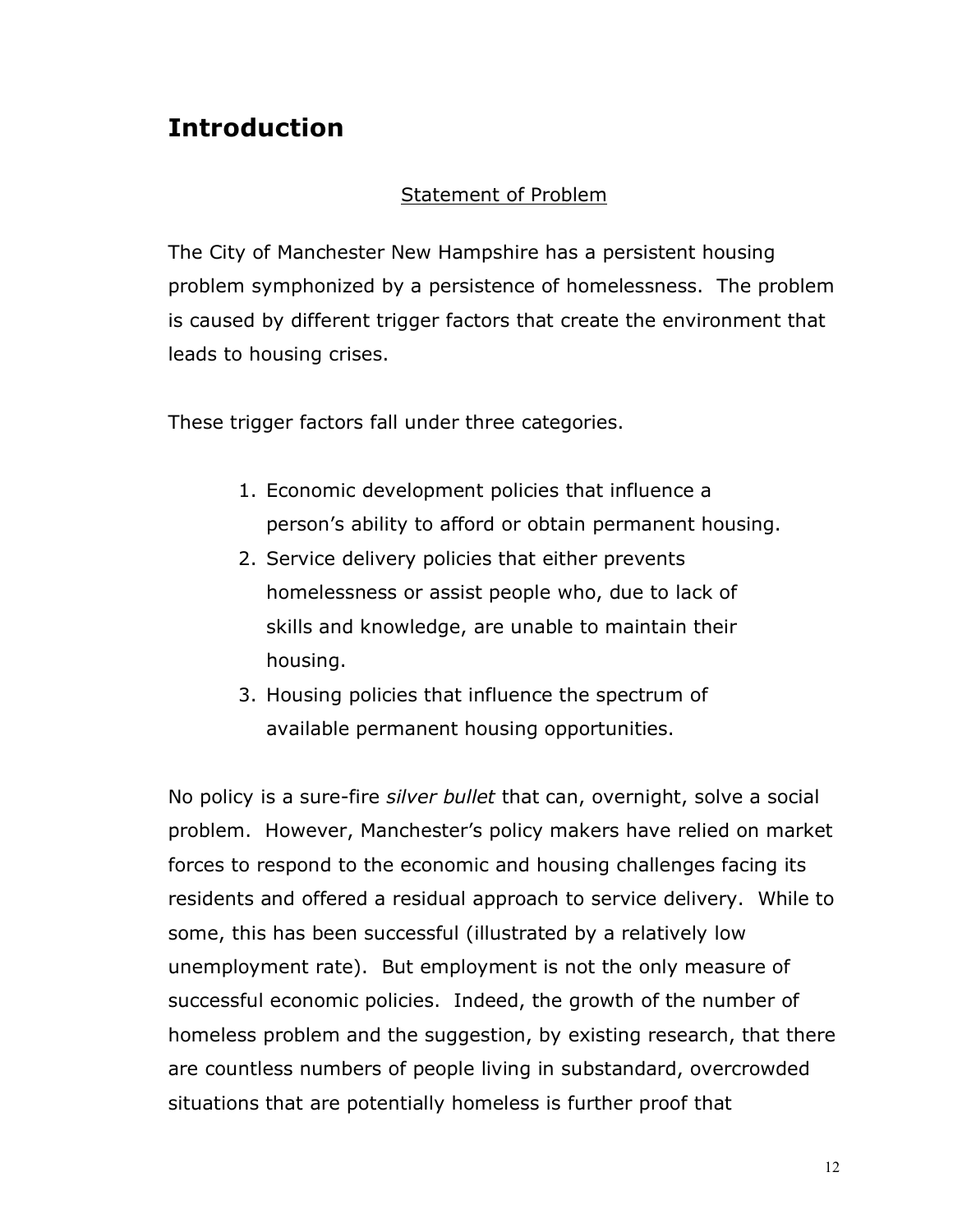Manchester should consider institutional and developmental approaches to the causes of its housing dilemma.

#### Statement of Constructs

*"Public Policies are the mechanisms through which values are authoritatively allocated for the society. ..Policy designs are observable phenomena found in statutes, administrative guidelines, court decrees, programs and even the practices and procedures of street level case workers as they interact with policy recipients (Schneider and Ingram, page 2).*

*We attribute these kinds of flawed policy designs to a degenerative pattern of policy making that legitimates and rewards strategic and even deceptive manipulation of images and arguments in the pursuit of private and public gain (Schneider and Ingram, page 6)."*

Manchester's existing public policies affect (directly and indirectly) employment and housing opportunities. In particular the city's policies determine the potential for people to afford and find permanent housing.

> *"[A] residual model consists of social policies that are limited and meager...they are used to supplement the family, voluntary sector and market when these institutions are unable to meet social needs (Midgely page 25)."*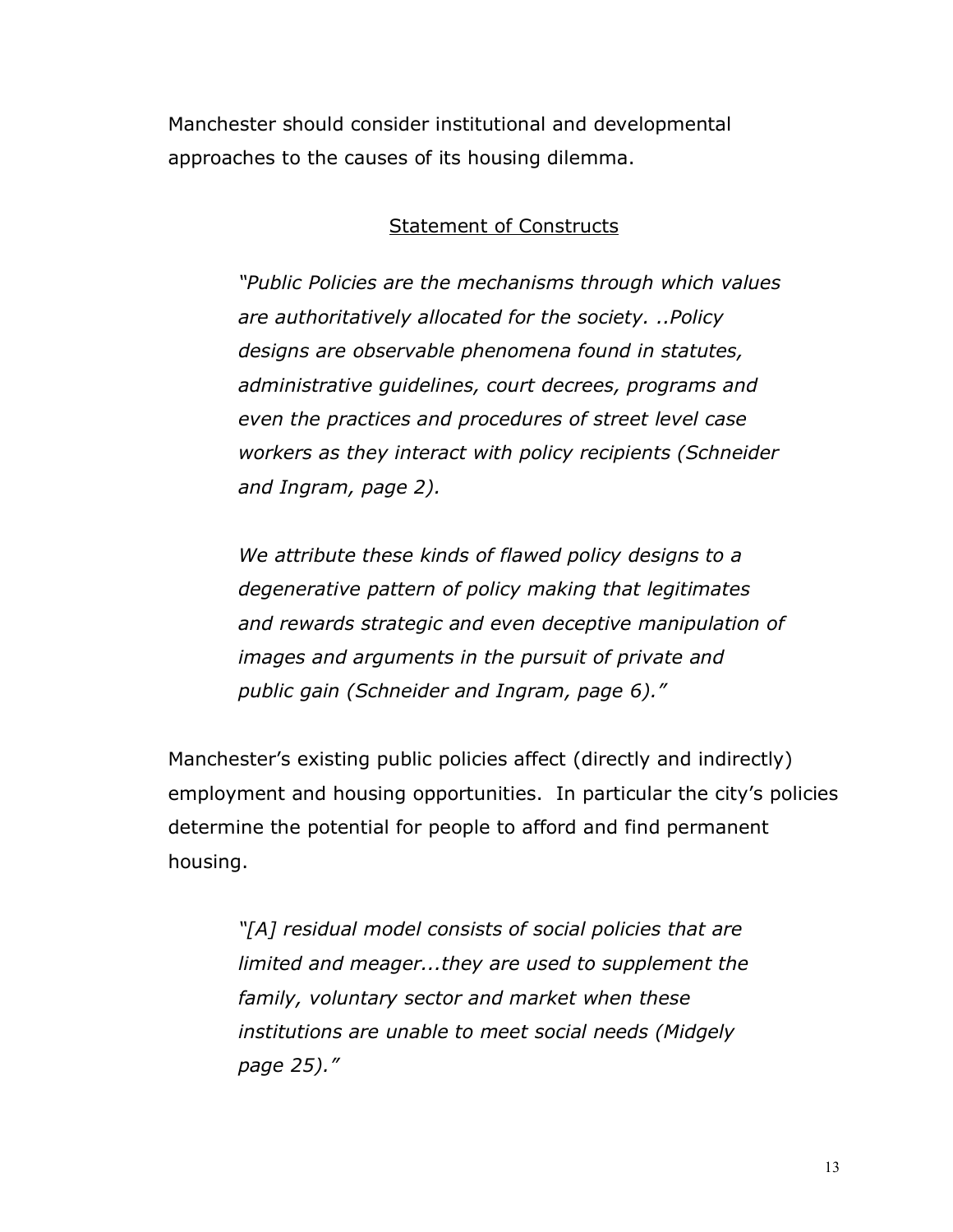Manchester's policies are residual. This report will show that the City's lack of economic goals, housing incentive programs and crisis oriented service delivery system has created a housing crisis within an atmosphere of economic stagnation -- in other words, the existing model is *limited* and *meager*.

Manchester also negatively labels people with housing crises. As discussed below, it is the police department, not the social service system, who are the front line responders for families seeking emergency shelter. The Welfare Department has no accountability (also outlined later) for its homeless clients and a planner has been heard to say, "homeless people should be placed on buses and sent back to where they came from." These approaches create a *de facto* value system that, unfortunately, is reflective of social welfare policies.

It is not as though the State of New Hampshire has placed restrictions on its localities to implement successful economic policies. Indeed, the State's lack of sales, personal income and capital gains taxes create, at the least, a competitive economic climate. In terms of land use, a city has a great deal of latitude to, at least, explore alternative uses to its *un-*, or under-utilized buildings.

Therefore, it appears reasonable that Manchester has not, up till now, promoted a value system that responds to the needs of all of its residents and reflects its position as the State's largest city. Although, it has had and does have the capacity to address, and potentially change the climate in which these trigger factors proliferate.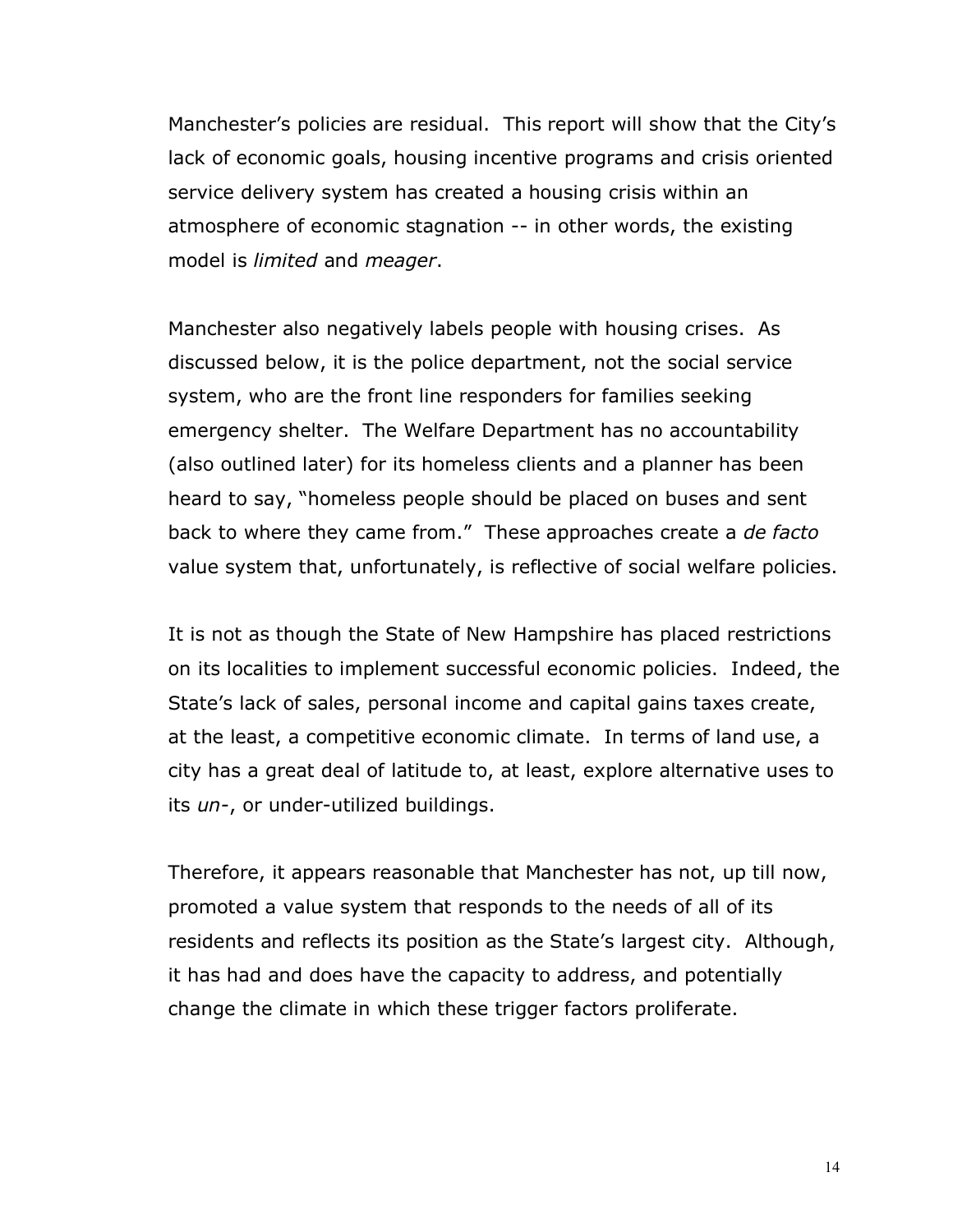And what of public gain? As we will also see, it is not as though Manchester has thrived. While there have been a fair amount of major projects, the fact that three separately prepared reports have repeated similar themes suggests the *residual* policies have *institutionalized* certain problems -- reinforced by the existing value system.

#### **Statement of Hypothesis**

Manchester is New Hampshire's largest city. Manchester's history is shared by cities including Haverhill, Lawrence and Lowell, Massachusetts and Nashua, New Hampshire. Each of these cities was a key player in the history of New England's textile industry (Rivard, pages 46 - 82). As such, each of these Cities experienced tremendous economic upheaval as the mills moved to the Southeastern United States and overseas.

Manchester, the most northern of the five, has, in the past four years, obtained three reports that provide recommendations that, if accepted, directly impact its future. In 2002, the Manchester's Housing Task Force provided recommendations on how the city could implement a housing plan that could respond to needs of a population with diverse incomes. In 2005, Angelou Economics provided a report that focused on options that would lead to economic growth. In 2006, the Applied Research Center of Southern New Hampshire University provided a plan with recommendations to end chronic homelessness.

These reports present concrete opportunities for Manchester to emerge as a thriving economic center -- competing with, or against, the four other former mill centers.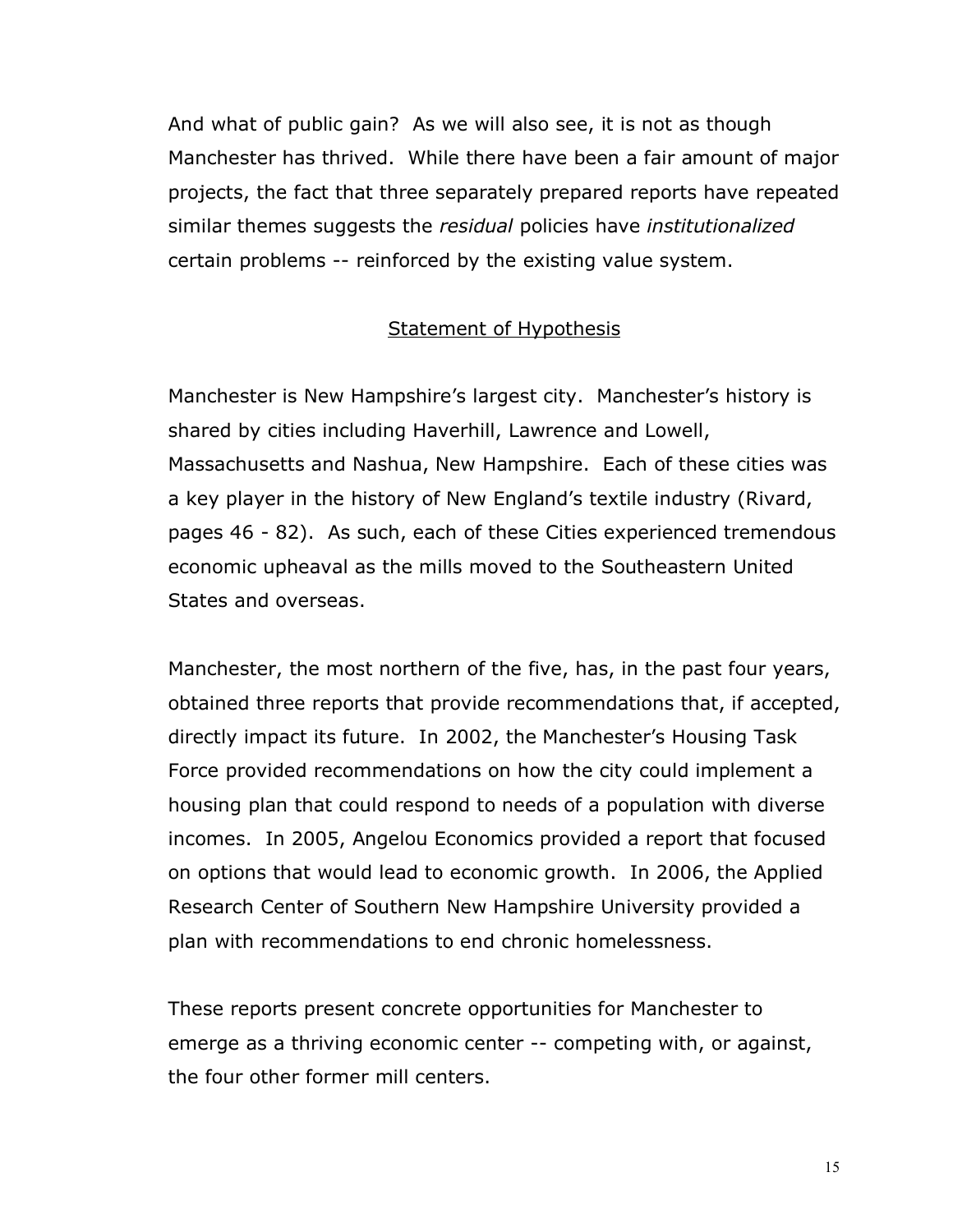This paper hypothesizes that acceptance of recommendations from these reports will:

- 1. Provide greater economic opportunities for its residents
- 2. Create a housing market that is responsive to the needs of Manchester's residents
- 3. Reduce the number of people who are homeless or potentially homeless

# **Methodology**

This report will examine the causes of homelessness in Manchester, New Hampshire, including:

- 1. Economic policies
- 2. Housing policies
- 3. Social Welfare policies

Adoption of, even a few, recommendations outlined by these three reports: Manchester Housing Task Force's Action Strategies, Angelou Economics' Community Assessment and Strategic Recommendations and the "10-Year Plan to End Homelessness", will not only change public policies but begin to positively influence Manchester's value system.

This will be followed by an analysis of how the recommendations provided in each of these three reports can achieve these results and how success can be evaluated.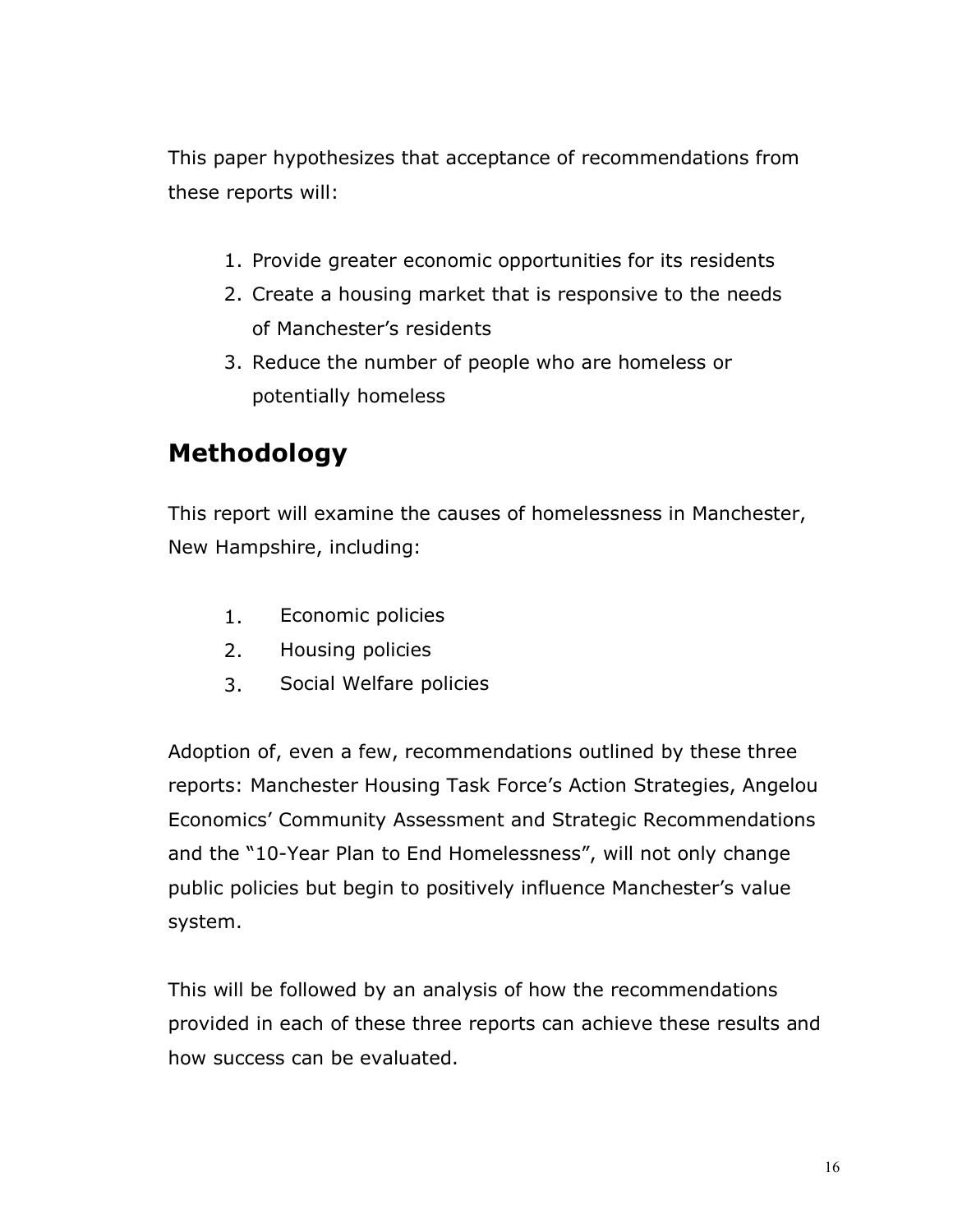### **Homelessness In Manchester**

#### **Background**

The problems of homeless people in the City of Manchester are similar to those in other cities in the United States. Martha R. Burt, writing in the Urban Institute Report "What Will It Take to End Homelessness" states:

> *"Personal difficulties, such as mental disabilities or job loss, may increase vulnerability to homelessness, but they cannot explain the high number of people who fall into homelessness every year. And housing market trends indicate the situation is getting worse rather than better. Current levels of housing costs, coupled with lowwage jobs and economic contraction, could push even the working poor out of their homes. Although the availability of homeless services have increased significantly during the past decade, meeting the needs of people once they become homeless is not enough…A concerted national strategy is needed to prevent homelessness, and to end quickly discrete episodes of homelessness if they become inevitable. That strategy must include new housing resources as well as community building strategies that address the societal factors contributing to homelessness (Burt, page 1)."*

The shortage of affordable housing, obviously, does not help matters. The New Hampshire Housing Finance Authority in their 2003 report listed the reasons: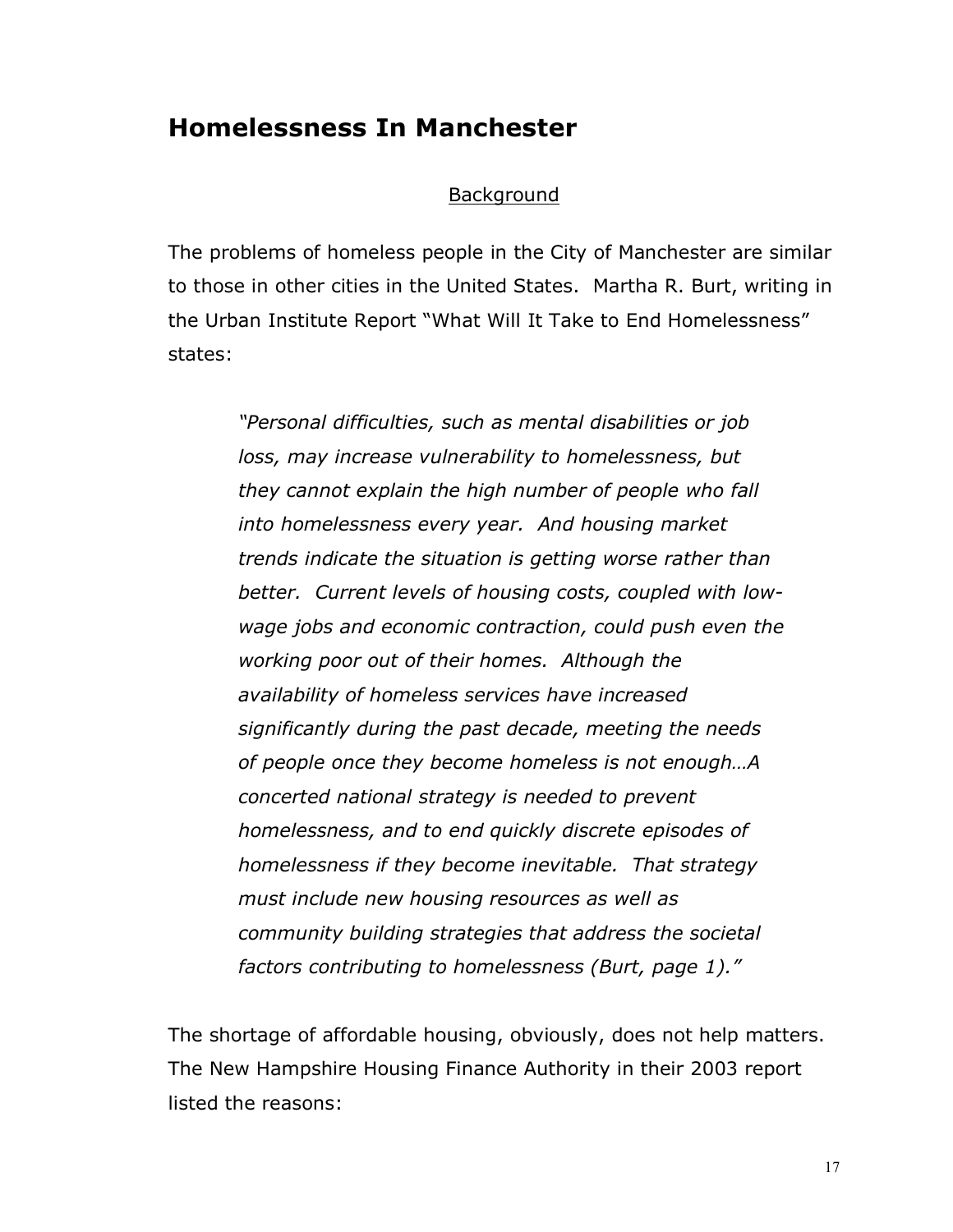*"There are a number of complex factors that contribute to the acute shortage of housing, and particularly affordable housing. They include builder capacity, financial risk and the availability of subsidies. However, one major factor often cited by housing developers is community resistance to residential development and the degree to which the implementation of zoning, planning and other regulatory policies has created artificial barriers to the private market's ability to create needed new housing. The amount, type and affordability of housing in our communities are greatly influenced by local decisions. Those decisions are based on established laws and policies whose application and interpretation are critical to the development of a balanced housing supply (New Hampshire Finance Authority, page 2)."*

The problems that homeless people confront in Manchester, then, operate at different levels. At the foundation are the social and economic issues which people confront each day including the lack of accessible or affordable housing alternatives. Second is the spectrum of crises that lead people to find themselves without a home – including lack of economic opportunity. Next is service fragmentation. Of primary concern, here, is the way Manchester's human service system responds to prevent people from falling through the cracks. This makes coordination of case management difficult and adds to the jeopardy an individual or family face and reinforces the gaps in the existing social welfare system.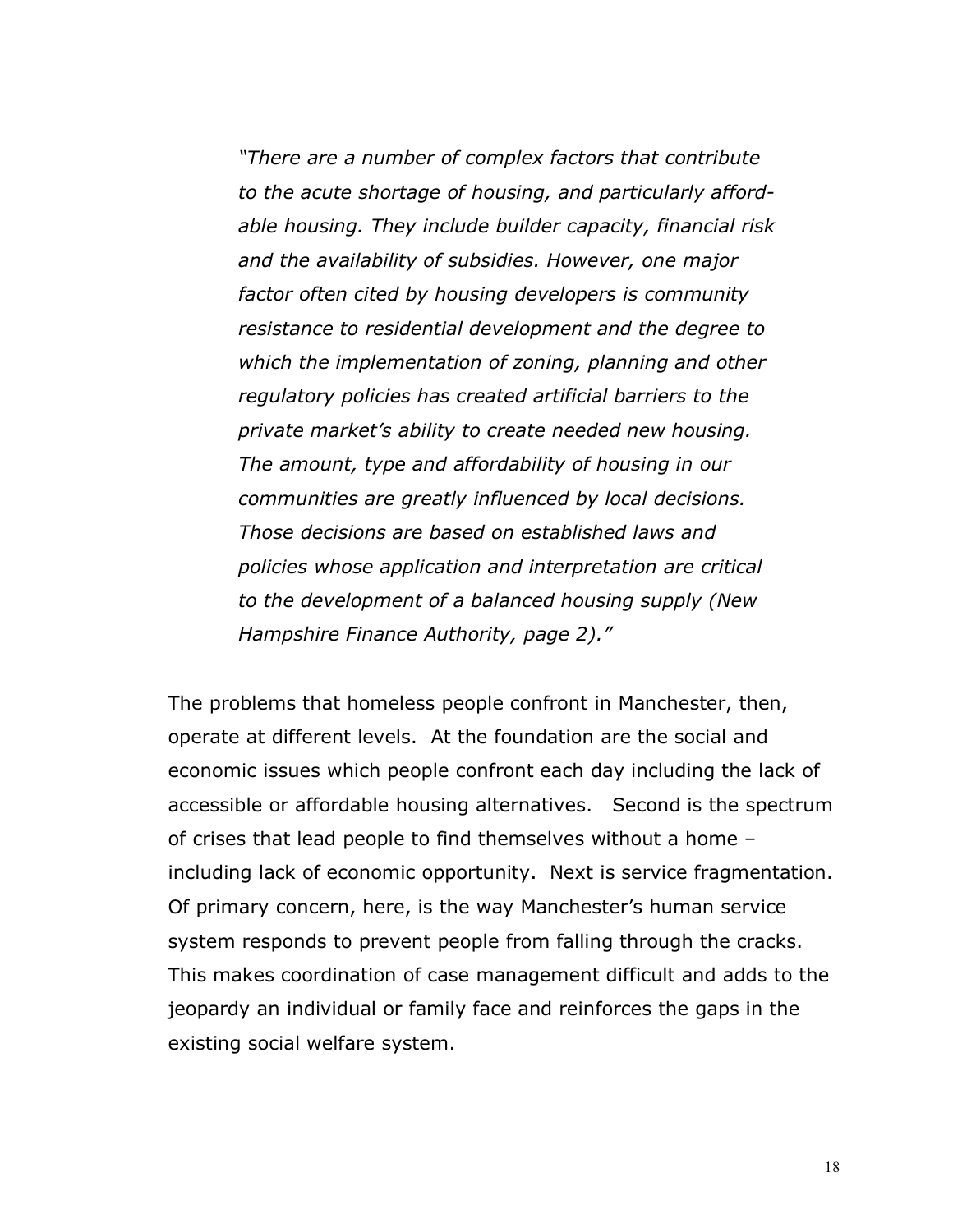#### Why are People Homeless in Manchester?

#### *Economic issues*

Exacerbating the pressures on employable adults in Manchester is the limited growth in employment opportunities.

Feeling The Pinch: Wages and Housing in New Hampshire published by The New Hampshire Housing Forum and the American Friends Service Committee New Hampshire Program put it this way"

> *"…Over half of the 50,000 jobs created in the last three years (in New Hampshire) pay less than what a family needs to live on; real wages for over half of the population have not increased in the last decade; construction of rental housing – housing a third of the states population lives in – has not recovered, producing vacancy rates below 1% in some regions. Working families with children are the fastest growing segment of our shelter population.*

> *Increasingly, families cannot live in the communities they work in. Appreciating home values – good news for homeowners – have put much of NH's housing out of reach of their children. New Hampshire has a housing crisis that threatens its economic growth, the stability of its communities and the health of its family structure (New Hampshire Housing Forum and American Friends Service Committee, page 2)."*

From the New Hampshire Finance Authority study: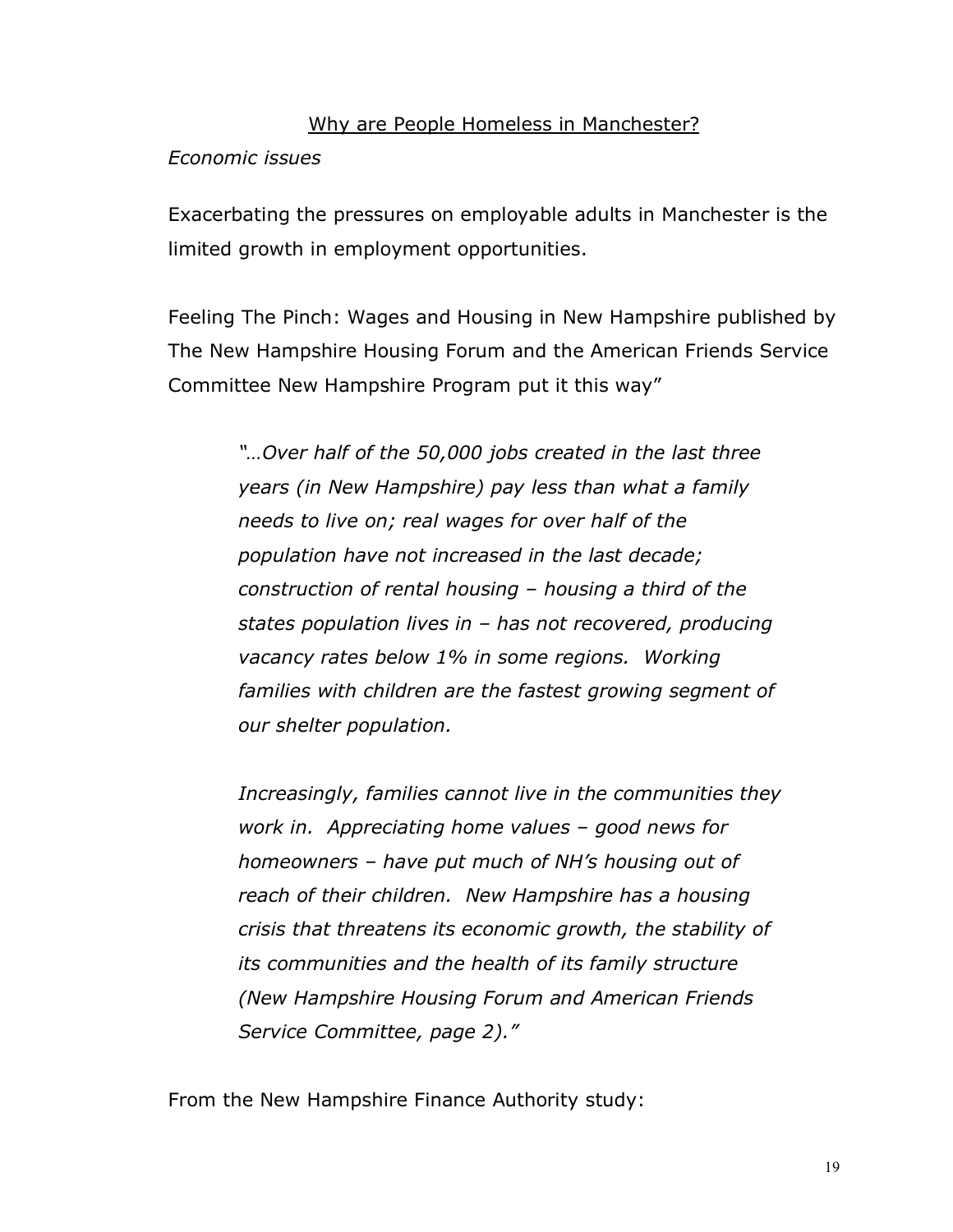*"...There has been a fairly constant relationship over the 1980 to 1990 and 2000 period between the total number of resident workers residing in the state, and the total number of households. There is a less consistent relationship however between households and persons employed within the state due to changes in commuter patterns. In 1980 about 12% of NH resident workers commuted to out of state work locations compared to 16.7%& in 1990 and 15.7% in 2000. However there has been a relatively constant relationship between the total number of working residents per household (New Hampshire Housing Finance Authority 2003, page 13)."*

Specifically:

*"Manchester is the largest U.S. city north of Boston. Eleven colleges and technical schools reside in the area, the city's telecommunications infrastructure is advanced and it continues to receive strong reviews from both business and consumer publications…*

*Small businesses are becoming the cornerstone of Manchester's economy. There are an increasing number of incentives and programs being created to support and stimulate this activity at a state level.*

*Quality of life is one of the city's major strengths. Manchester is undergoing both an area-wide and*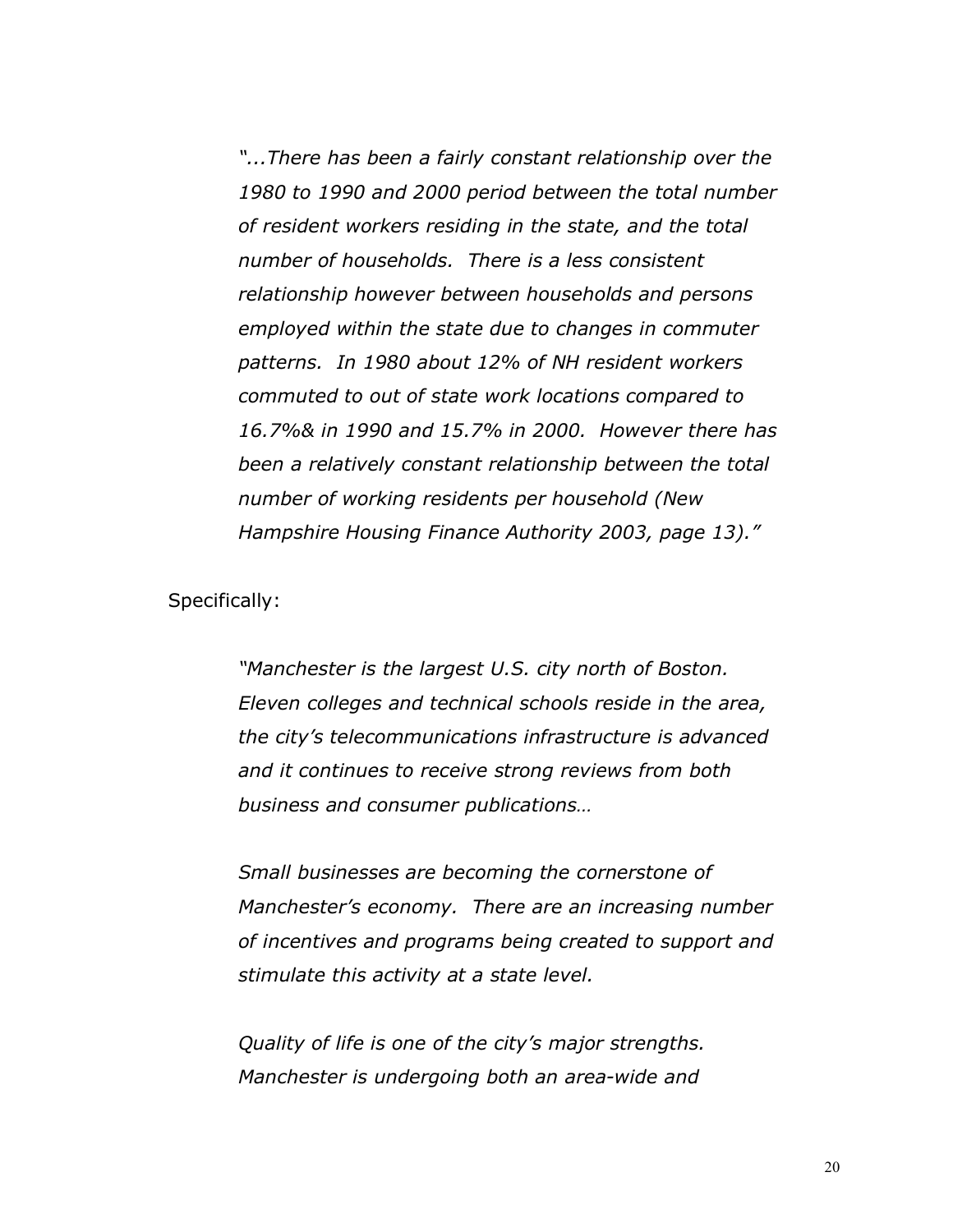*downtown transformation… (Angelou Economics Report 1, page 6)."*

This portrait of Manchester -- painted in August 2005, describes a city on the move, a city with many strengths and the potential for economic strength. Yet, Manchester, New Hampshire, like other cities throughout the United States at this crossroads, is faced with a paradox. With an established welfare system and Continuum of Care, homelessness persists in this city of approximately 100,000 people. Why?

> *"It is rapidly becoming apparent that the recent rise in homelessness is closely related to the changing contours of American poverty. Put simply, as everyday living circumstances have become more difficult for growing numbers of Americans, the buffer of safety they can count on to absorb unexpected hardship has been reduced. Some of the factors behind this spreading precariousness are unemployment, underemployment, rising housing costs and a shrinking stock of low-income housing and the erosion of real income by inflation. (, page 204)"*

Is this true in Manchester? The Angelou report describes it thusly:

*"Manchester has seen slow but steady employment growth over the last few years. Income levels have also risen with job growth, reflecting a continuing shift from manufacturing jobs to higher-wage technology service*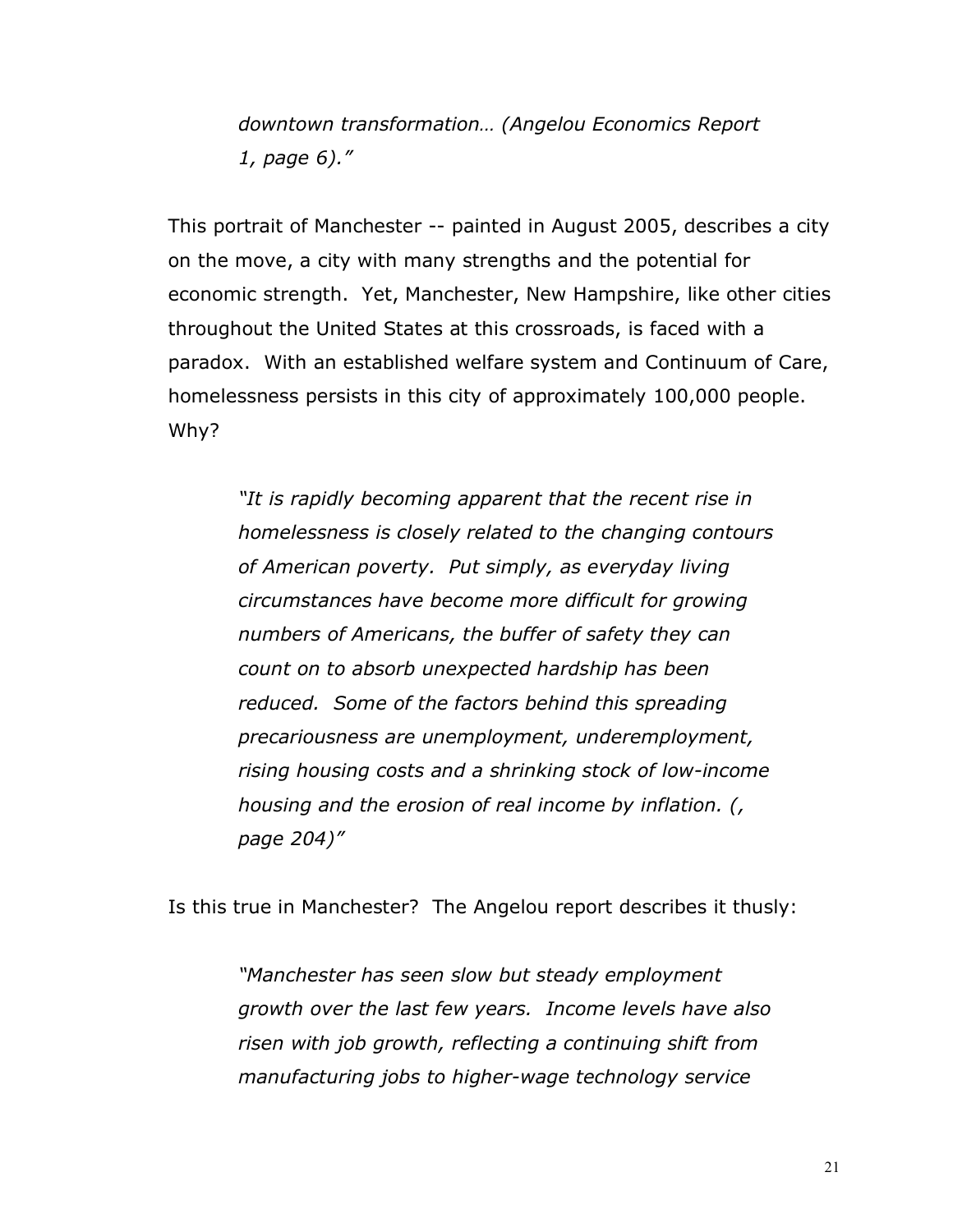*jobs for the area. (Angelou Economics Report 1, page 6). [However] Manchester has some strong businesses...but no strong cluster[s]... (Angelou Economics Report 1, page 15)"*

*A list of Manchester's largest employers demonstrates a strong diversity of economy. While positive, a number of these businesses are in declining or non-growth industries and they are silo operations with very little in the way of cluster through vertical support businesses (Angelou Economics Report 1, page 16)."*

The lack of strong clusters and stagnancy of business growth limits the employment opportunities for Manchester's residents. In other words, while there may be jobs, their scope and potential are limited.

Employment services are provided by the State of New Hampshire. But, as we see, with limited number of job opportunities, affording housing is the critical issue.

The New Hampshire Housing Forum and the American Friends Service Committee New Hampshire Program put it this way"

> *"…Over half of the 50,000 jobs created in the last three years (in New Hampshire) pay less than what a family needs to live on; real wages for over half of the population have not increased in the last decade; construction of rental housing – housing a third of the states population lives in – has not recovered, producing*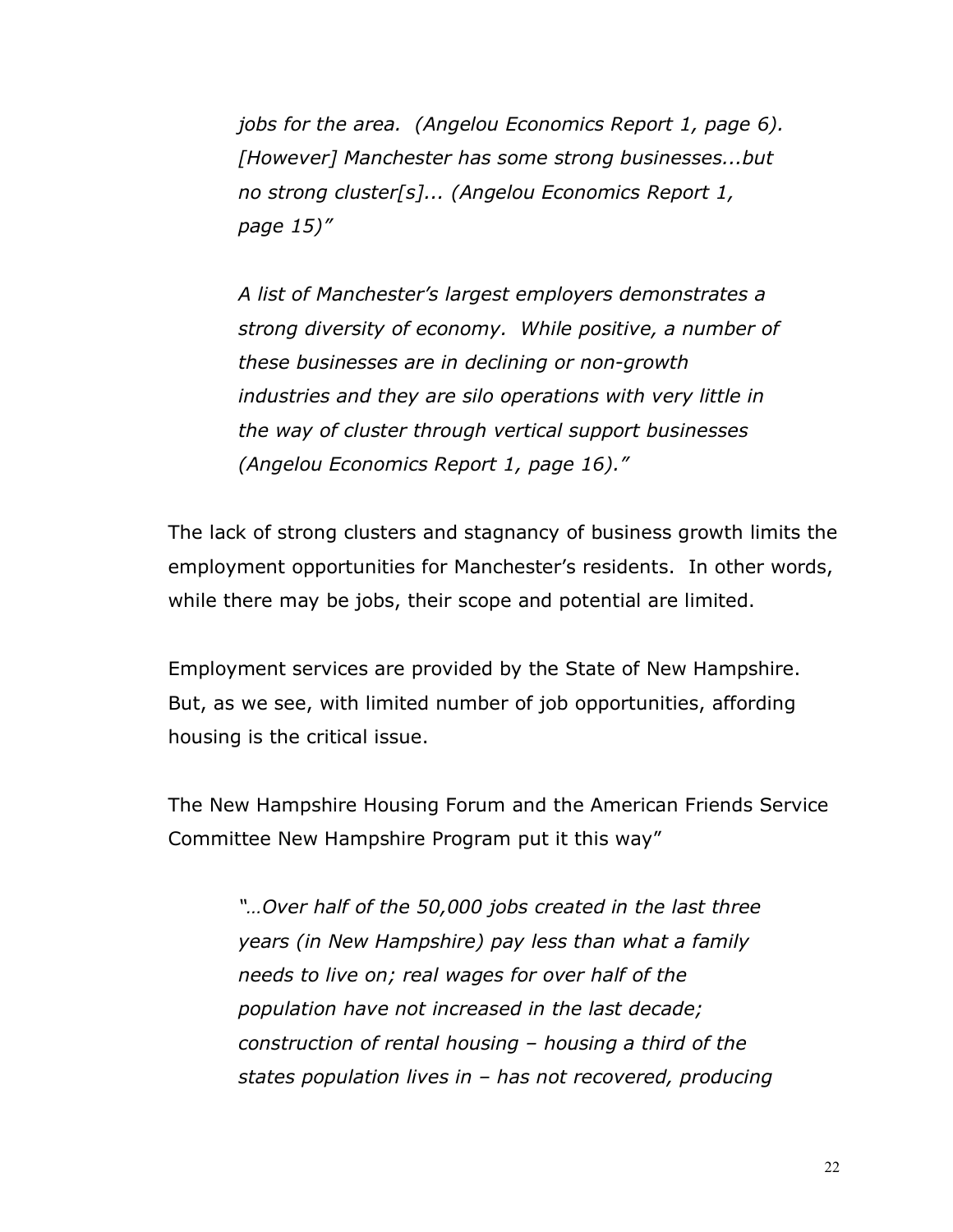*vacancy rates below 1% in some regions. Working families with children are the fastest growing segment of our shelter population."*

*Increasingly, families cannot live in the communities they work in. Appreciating home values – good news for homeowners – have put much of NH's housing out of reach of their children. New Hampshire has a housing crisis that threatens its economic growth, the stability of its communities and the health of its family structure (The New Hampshire Housing Forum and American Friends Service Committee, page 2)."*

From the New Hampshire Finance Authority study:

*"...There has been a fairly constant relationship over the 1980 to 1990 and 2000 period between the total number of resident workers residing in the state, and the total number of households. There is a less consistent relationship however between households and persons employed within the state due to changes in commuter patterns. In 1980 about 12% of NH resident workers commuted to out of state work locations compared to 16.7& in 1990 and 15.7% in 2000. However there has been a relatively constant relationship between the total number of working residents per household (New Hampshire Finance Authority 2003, page 13)."*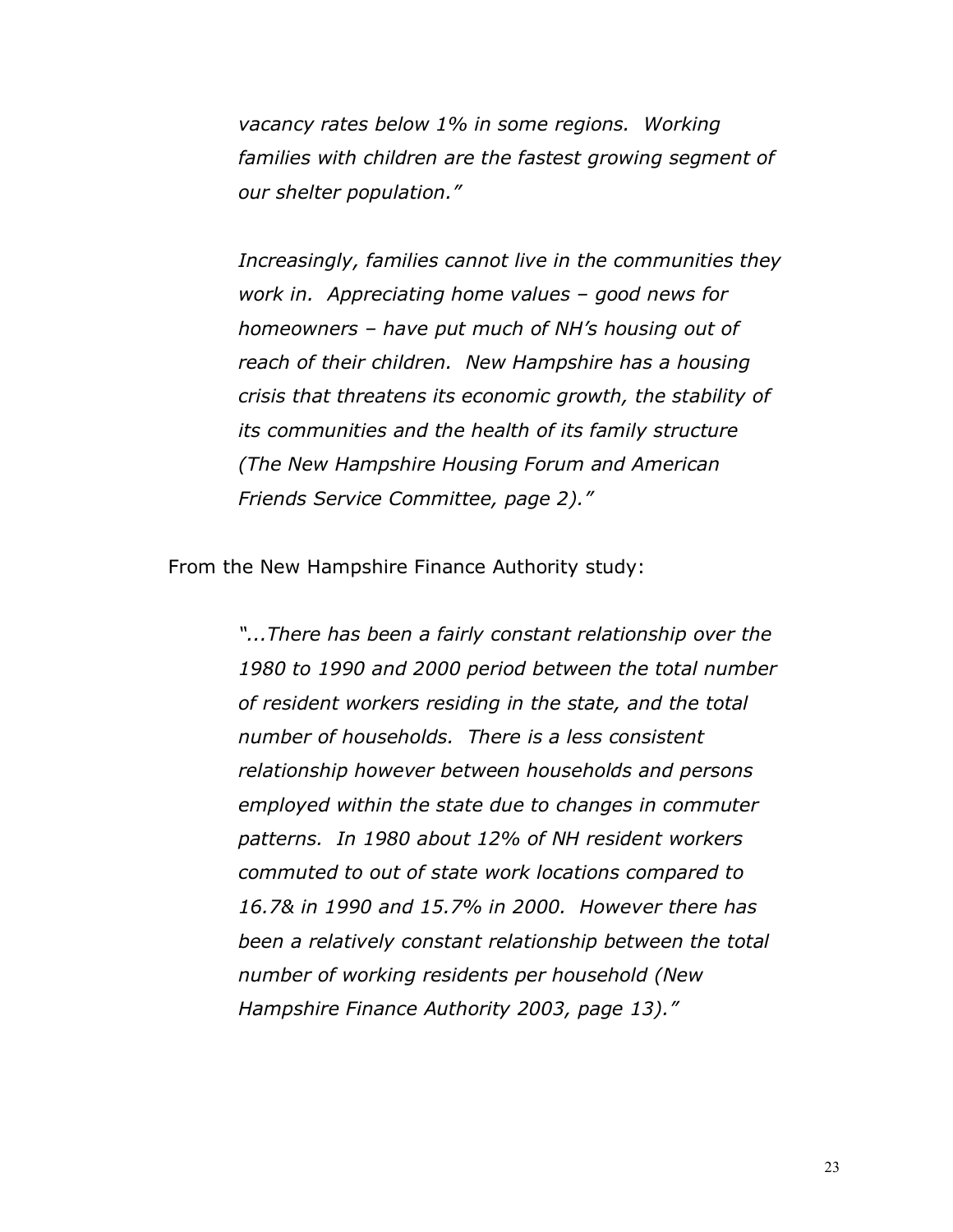Yet, people choose to live in Manchester for various reasons -- not the least of which being the economic opportunities outlined by the Angelou report.

#### *Service Delivery*

A major part of Manchester's homeless prevention strategy is an emergency rental assistance program provided either directly by the city or by non-profits that are part of the emergency system. Table 1 represents the number of families who have received assistance of this type directly over the past 3 1/2 years. Other prevention strategies include legal assistance provided by the legal assistance program.

| Year                | <b>Number of</b><br><b>Families</b> | <b>Amount of Rent</b><br><b>Assistance</b><br><b>Provided</b> |
|---------------------|-------------------------------------|---------------------------------------------------------------|
| 2003                | 712                                 | \$471,566                                                     |
| 2004                | 820                                 | \$263,051                                                     |
| 2005                | 756                                 | \$282.890                                                     |
| 2006 (partial year) | 537                                 | \$168,737                                                     |

### **Table 1: Emergency Rental Assistance Provided by the City of Manchester Welfare Department**

#### *Source: City of Manchester Department of Welfare*

Not being able to afford rent or a mortgage is what would lead someone into a path of homelessness. But these broader policy issues are undercurrents to many different social problems that an individual or family faces or are the primary sources of homeless people. These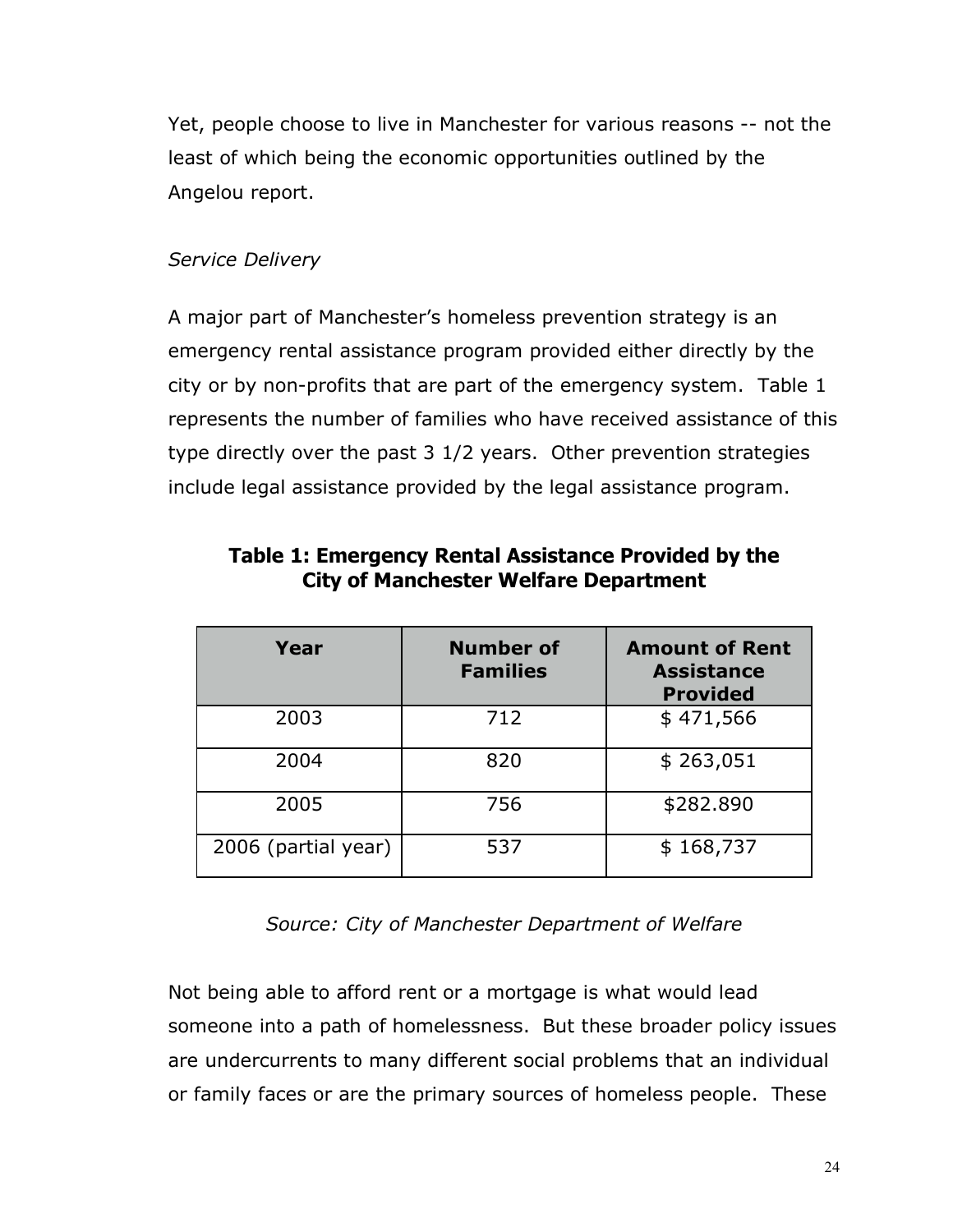problems become catalysts of homelessness -- trigger factors (as the Manchester Continuum of Care calls them) that can be categorized as either the cause or crisis that someone experiences that leads them to homelessness or the primary sources of homeless people. These would be:

1. Discharge from some form of institutional care.

Deinstitutionalization from mental institutions is one example of this. However, discharge from a hospital, prison, foster care or other type of long or short-term facility without an appropriate discharge plan (that includes follow-up or after care) increases the potential for homelessness

- 2. Domestic violence/Spousal Abuse. Victims of domestic violence, including spouse abuse and elder abuse, are among the most vulnerable to becoming homeless because they face actual threat of emotional, mental, physical and/or sexual harm within their home. These individuals should be viewed as a priority in the implementation of a broader service system.
- 3. Displacement. As the largest city in the New Hampshire, Manchester has always been a magnet for people seeking economic opportunity – whether they come from elsewhere in the State, region or world. The impact of this migration is increased pressure on economic and social networks, which, as a result, impacts on homelessness.
- 4. Youth. Of course, being a youth is not, in itself, a trigger factor. However, runaway and throwaway youth are among the most vulnerable to the victimization of becoming homeless. Additionally, young people who are members of families who are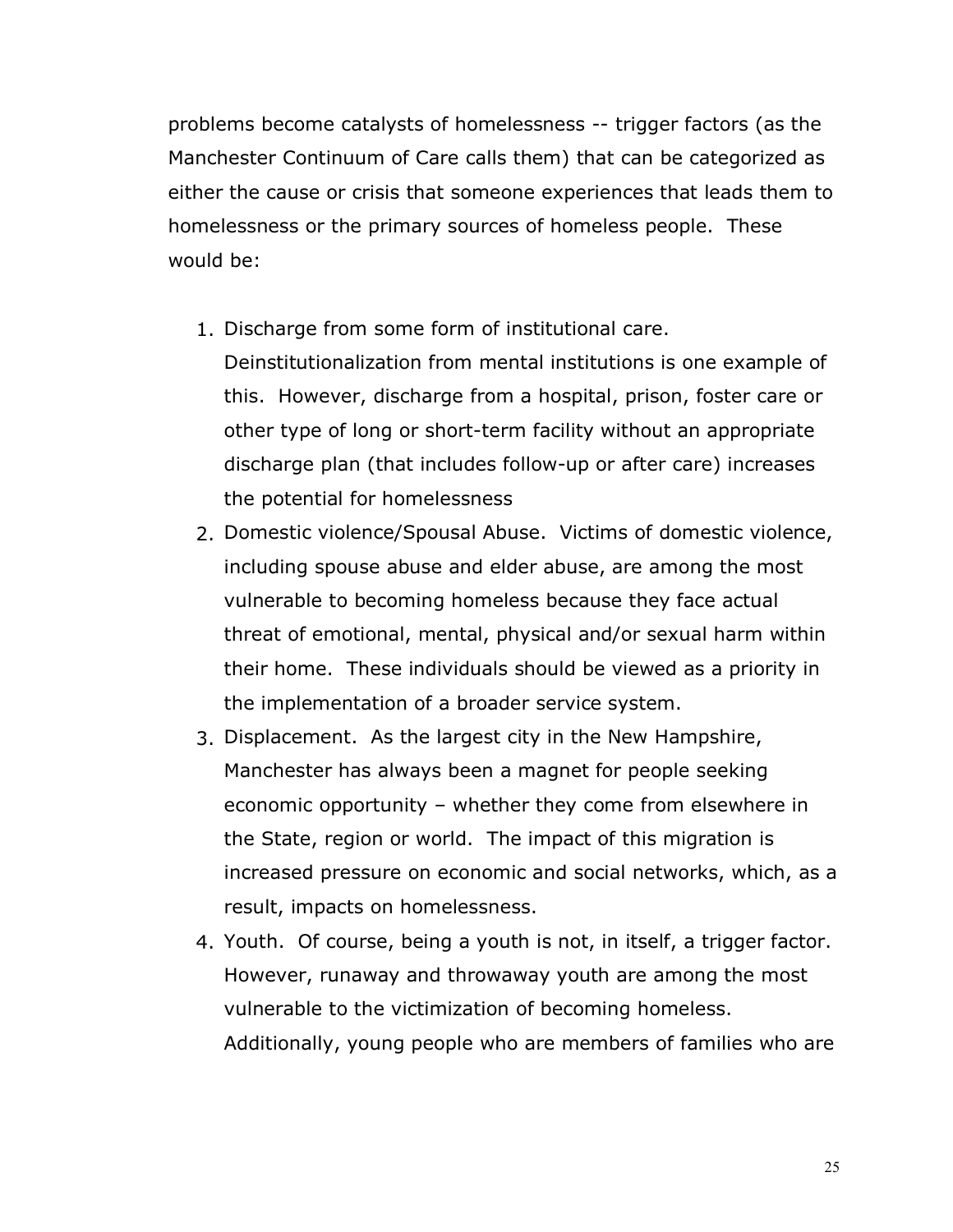homeless are also confronted with the multifarious nature of being part of a family in crisis.

- 5. Eviction due to non-payment of rent. This is the issue that first comes to mind when thinking of reasons why people become homeless. As discussed before, the shrinking supply/demand ratio of available, affordable housing – in particular for those who are economically stretched to the limit – would be a prime cause for homelessness.
- 6. Displacement due to lack of supportive services. Deinstitutionalized and/or people discharged from various types of supervised care require ongoing supportive services. Follow-up to ensure successful execution of treatment plans is essential to these people's ability to retain their housing.
- 7. Lack of prevention and intervention services. Outreach is a critical part of a prevention system. Successful outreach helps people develop and maintain links to education, training, gainful employment and to develop and maintain other social linkages. Comprehensive referral and crisis intervention services are essential to prevent homelessness and tenancy breakdown. A significant number of homeless people have previously had housing of their own. It is essential to ensure that these services are well coordinated to ensure that those at risk of becoming homeless receive comprehensive services and do not fall victim to the system's fragmentation.

In addition to these trigger factors there are underlying issues that directly impact on people's potential for becoming homeless: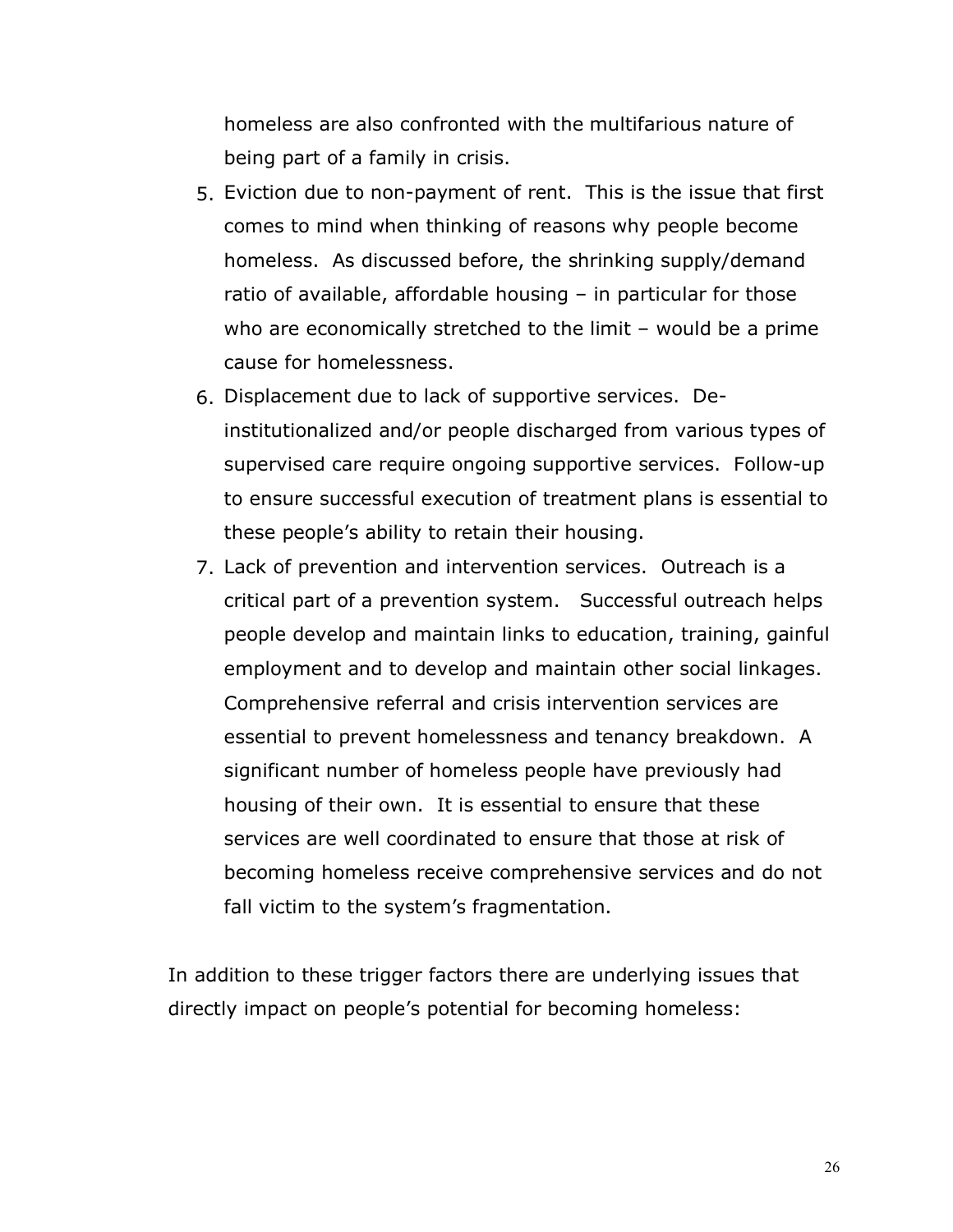- 1. Lack of affordable, accessible housing alternatives. Enhancing daily living and social skills helps stabilize those with chronic problems. Easing access to services such as these will help to prevent homelessness and chronic homelessness. This would include lack of rental support services. In a significant number of cases the provision of housing is not always sufficient to address homelessness. People and families become homeless for a number of complex reasons that necessitate a more strategic response.
- 2. Lack of gainful employment. Living one paycheck away from homelessness has become cliché. However it is real for many people. Debt, underemployment and chronic unemployment are among the contributing factors that, when added to feelings of isolation often lie behind housing related problems. For people involved in programs that lead to more gainful, lasting employment the likelihood of these problems is significantly reduced. Gainful employment provides a range of social networks and greater economic independence for people with low selfesteem. This, in turn, diminishes the dangers of social isolation. Facilitating access to services such as these will help to reduce homelessness in Manchester.

These do not operate in a vacuum. There is an internal interdependence between each and a broader relationship to other city and state policies, but these are the additional crises which, when combined with barriers to economic opportunity and affordable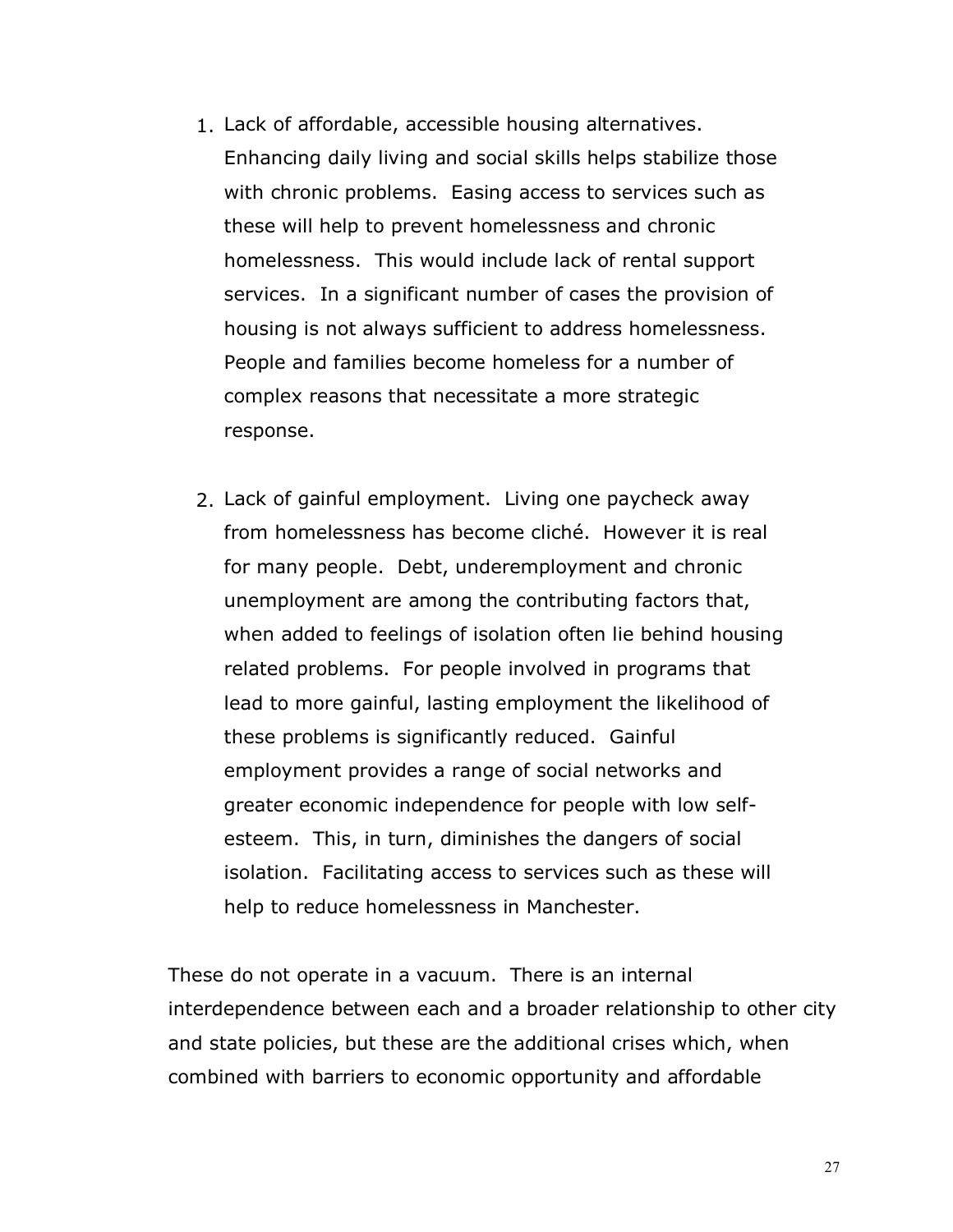housing (see below) cause people to be unable to maintain a stable home of their own.

Homeless individuals in Manchester are assisted, are initially helped by the Manchester Police or New Horizons, a not-for-profit service provider.

> *"All homeless single adult males and females are to be directed to New Horizons For New Hampshire, Inc. at 199 Manchester Street... Homeless families looking for shelter must present themselves in person at the Police Station.*

> *Pre-screen(ing) to ensure that the homeless family is not a domestic violence situation (is required). If it is a domestic violence situation, have the person call the CRISIS HOT LINE.…(Martineau, letter dated January 7,2006 attached as Appendix 1)"*

Only in the case of domestic violence or "all other situations" is additional intervention warranted at the intake stage.

Once this is completed, the client(s) is/are assigned to a not-for-profit for emergency shelter and other services. A list of these providers is part of Appendix 2.

The actual number of people who went through this process was not provided to the research team. As explained by the Welfare Commissioner (See Appendix 3):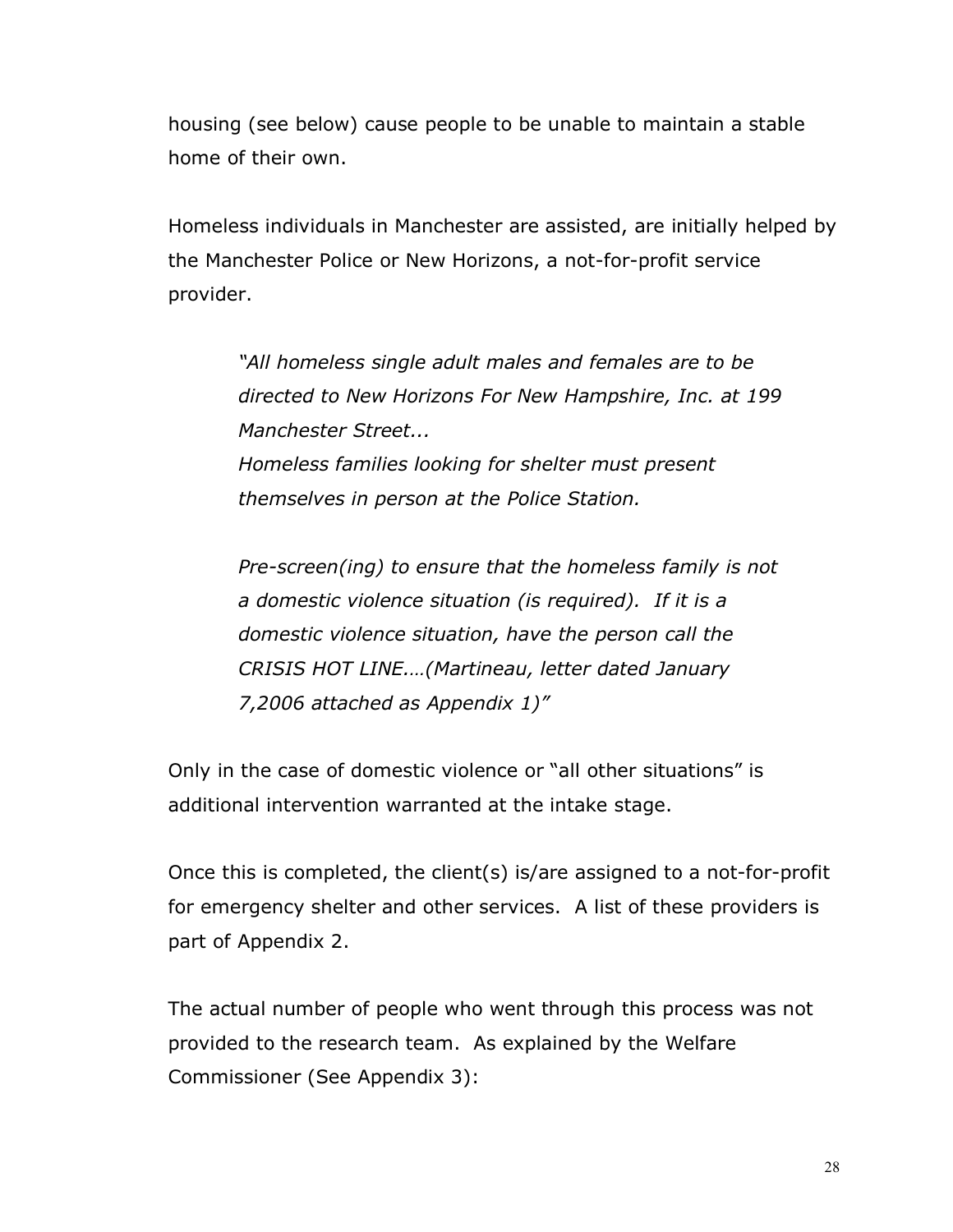*"The Welfare Department...does not keep demographics on homeless families or individuals. The reason being, we refer homeless individuals...to New Horizons. We refer homeless families to Manchester Emergency Housing or to Homeless Outreach (City of Manchester Welfare Department letter dated December 14, 2005 attached as Appendix 3)."*

There is no centralized database that includes comprehensive intake information.

Appendix 4 provides a list of the core housing service providers.

The New Hampshire Consolidated Plan considers information management a priority:

> *"In order to achieve these objectives (addressing the problem of homelessness) we will refine our process of determining gaps and needs over the next two years through the use of improved data collection and analysis.*

> *New Hampshire is fortunate to be implementing a Statewide Homeless Management Information System (HMIS). The HMIS will provide more reliable information regarding our count of homeless individuals, the chronically homeless, and families. It will also provide us with better information as to shelter and service usage. We will also continue to do a point-in-time count and use*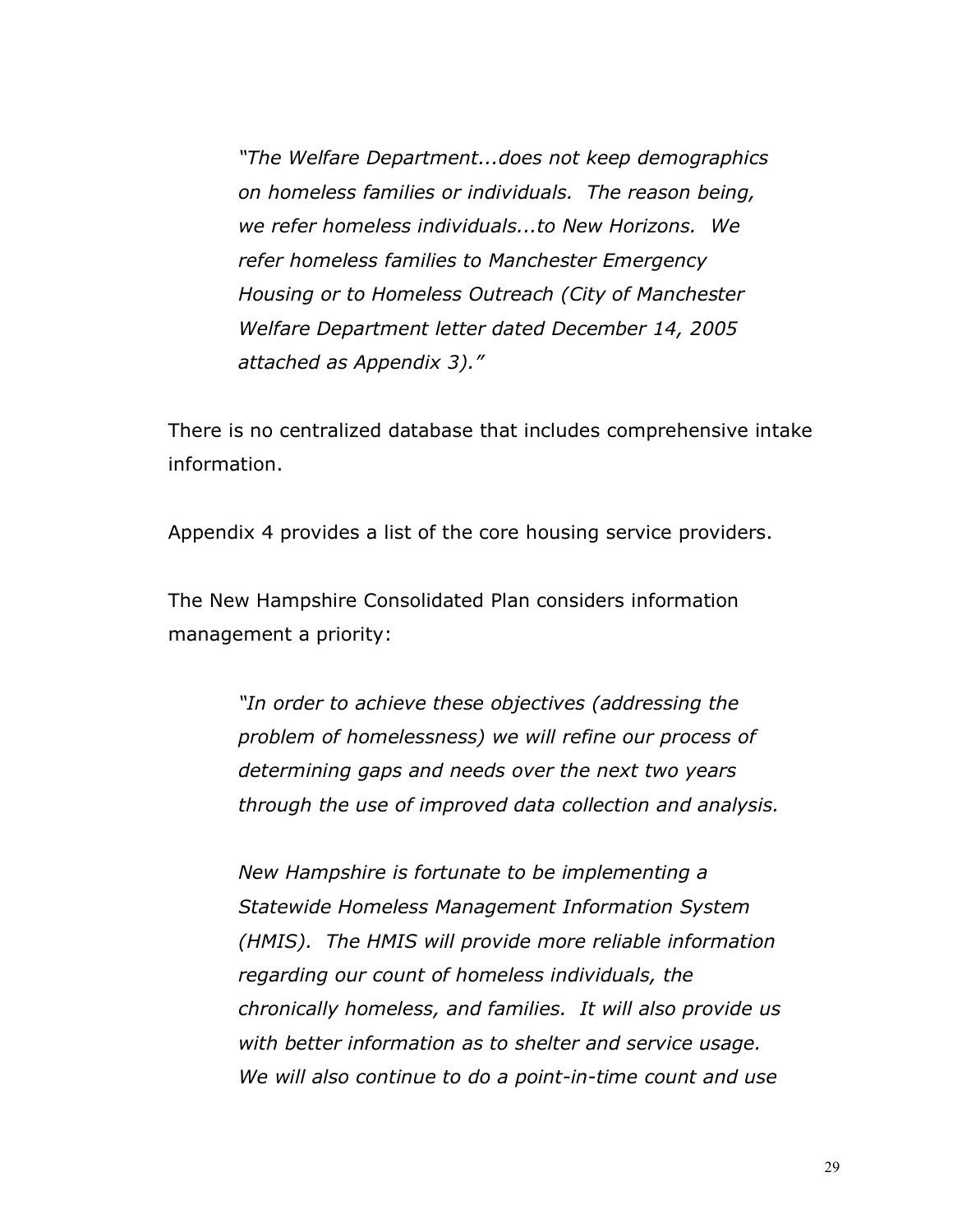*that information along with HMIS data (New Hampshire Consolidated Plan 2006-2010, page 53). Different service providers provide different levels of service with the goal to refer clients to appropriate supportive services and/or placement in permanent housing. There is no uniform information management and/or reporting system currently being used by the social service network.*

However, such a system does not currently exist.

The City of Manchester focuses on homeownership rather than rental housing. According to the New Hampshire Housing Finance Authority:

> *"In 2000 there was a 3% rental vacancy rate, somewhat lower than the statewide average. During the 1990s the rental stock increased by 705 units. However the rate of increase in rental units, at only 2.4% in the rental stock was small compared to the growth in the ownership stock of 15.9% (nearly 6.500 ownership units). The growth rate among senior households at 11.9% was slower than that of the state at 18.1%. (New Hampshire Housing Finance Authority 2003, page 8)"*

In the area of Federally funded initiatives, the following is taken from the 2006 - 2010 City of Manchester Consolidated Plan.

> *"The City of Manchester has 4,022 units of project and tenant based assisted housing administered or funded*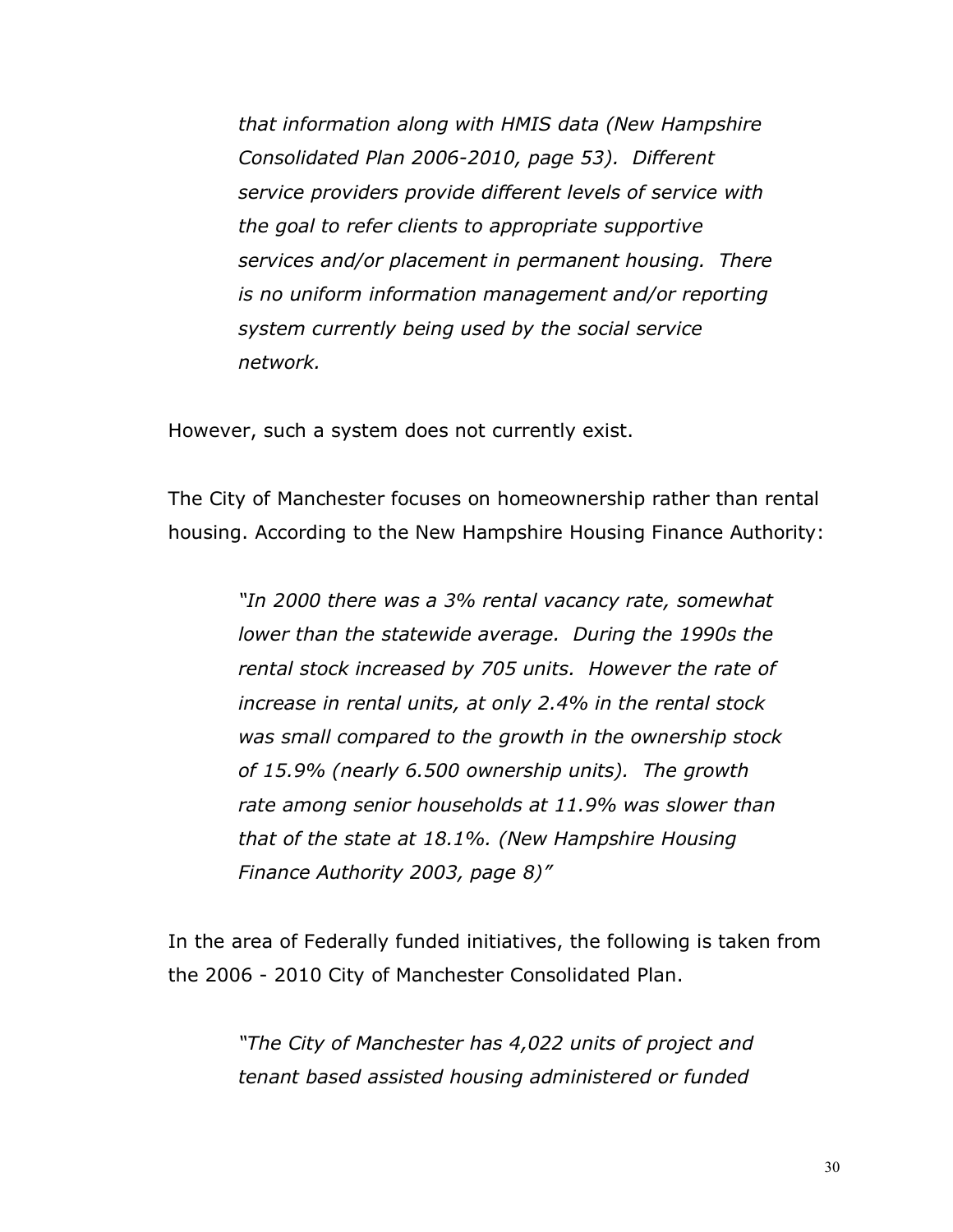*primarily through the Manchester Housing and Redevelopment Authority, the Department of Housing and Urban Development and the New Hampshire Housing Finance Authority see map numbered 5. Approximately 48% (1,930) of these units are occupied by families and 51% (1,976) by elderly people. The remaining units (2%) are designated for use by the severely mentally ill and the physically handicapped.*

*The MHRA manages 1,271 units of Public Housing, 37 low-income housing tax credit units and 1,738 units of Housing Choice Voucher. Under a recently enacted law, 40% of new admissions to public housing and 75% of new admissions to Housing Choice Voucher program must have incomes at or below 30% of the median income. As part of its public housing program MHRA currently administers 864 zero & one bedroom apartments (68%), 183 two-bedroom apartments (14%), 201 three-bedroom apartments (16%) and 23 four and five room apartments (2%).*

*The Leased Housing Department of MHRA administers the Housing Choice Voucher program that provides assistance to households with incomes below 50% of the City median income. MHRA administers a total of 1,738 Housing Choice Voucher units with the following inventory: 871 (50%) zero and one bedroom apartments, 570 (33%) two-bedroom apartments, 260 (15%) three-bedroom apartments and 37 (2%) four and*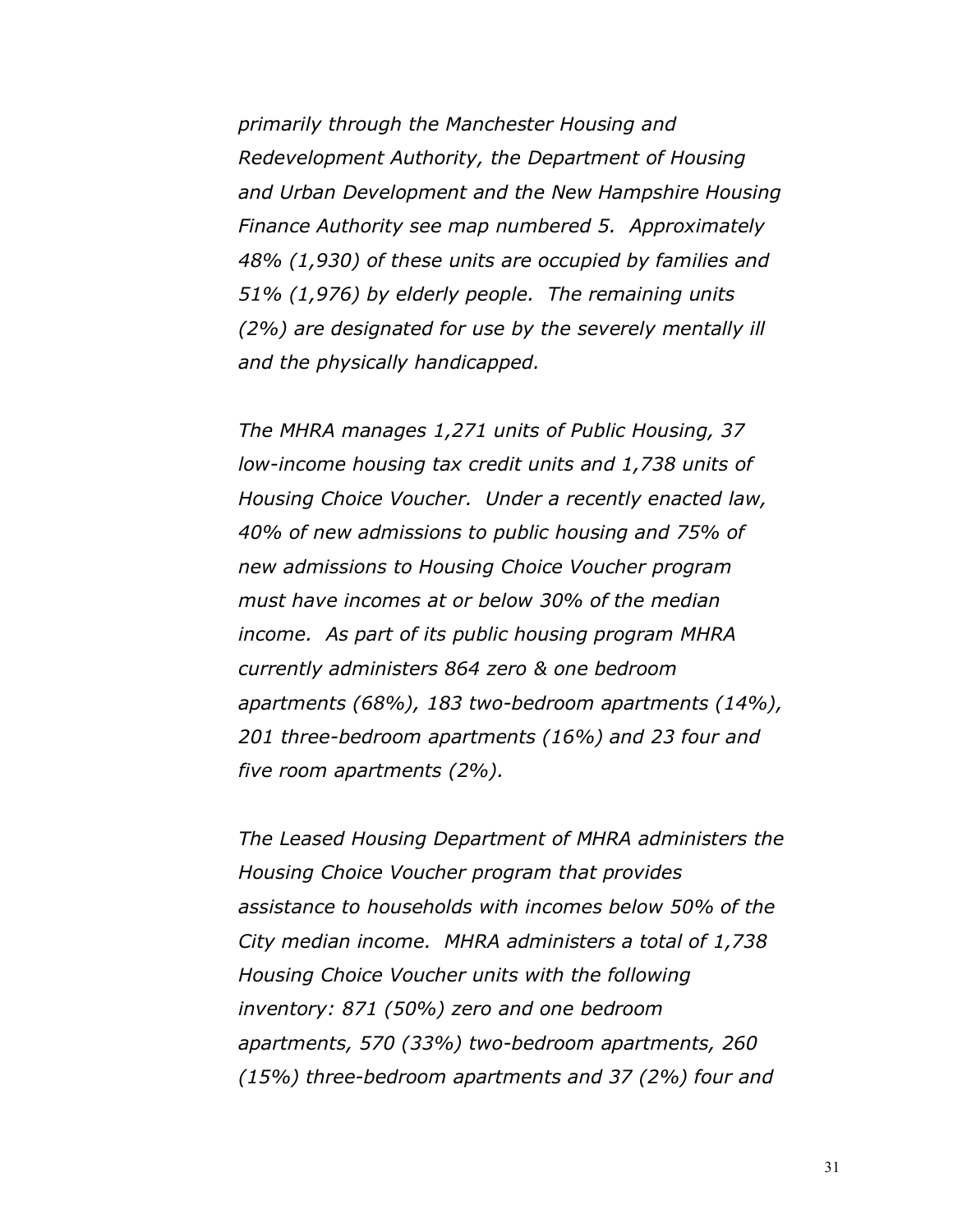*five bedroom apartments. All Housing Choice Voucher units must meet minimum housing quality standards to be accepted into the Housing Choice Voucher program. Staff from the MHRA inspect each unit prior to occupancy and annually thereafter to ensure units are maintained in good physical condition. MHRA reports that the need for decent affordable housing continues to be a serious problem in the City and waiting lists for both pubic housing and the Housing Choice Voucher program remain high. MHRA currently has a Housing Choice Voucher program waiting list of 4,982 applicants made up of 1,707 elderly/disabled and 3,275 families (City of Manchester Consolidated Plan, page 101)."*

As for private development, the Plan discusses, in particular, the work of Manchester Neighborhood Housing Services.

> *"Manchester Neighborhood Housing Services- [MNHS] has been an active participant in the development of safe affordable housing in Manchester's Inner City neighborhoods since 1992…*

> *The cornerstone of Manchester Neighborhood Housing Services community development strategy is their home ownership program. In June 2000, MNHS established the NeighborWorks Homeownership Center of Manchester...For low-income families, home ownership is the primary means of obtaining a financial asset, building a more secure economic future for their families, and*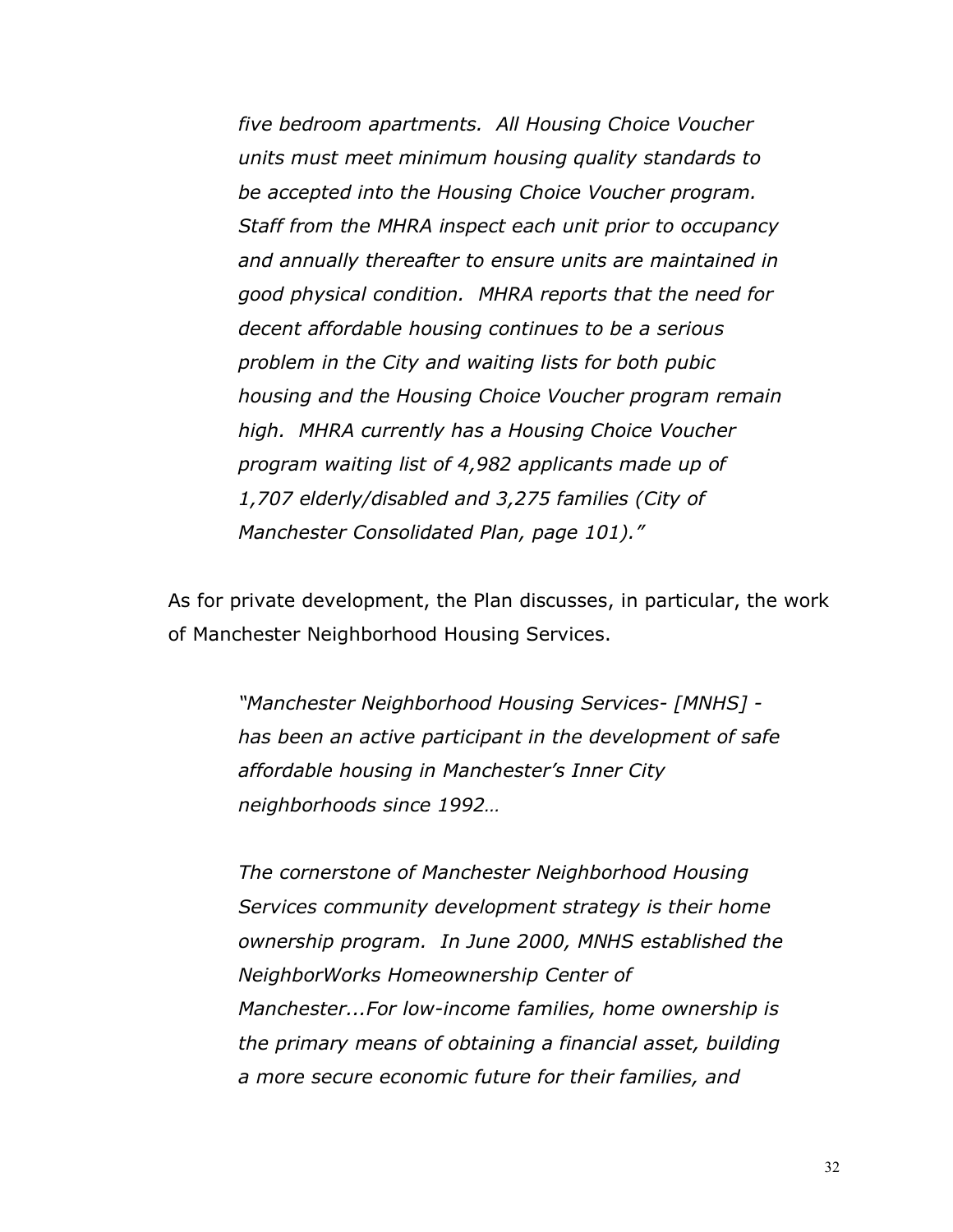*ultimately breaking the cycle of poverty...(City of Manchester Consolidated Plan 2006 -2010, pages 104- 105)."*

As Table 2 illustrates, from 2003 - 2005, the City of Manchester's CIP initiated 479 units of housing, of which 377 were rental units not specifically for elderly people. How many of these units were eventually occupied by people in the homelessness assistance system is not known. However as we have seen in the Angelou and Housing Finance Authority reports, and the City's Action Strategy for Housing suggests, the emphasis has been on owner occupied housing targeting higher income households.

| <b>Project Name</b>         | CIP#             | <b>CIP Funds</b><br><b>Approved</b> | <b>Other</b><br><b>Monies</b><br>Leveraged | <b>Number</b><br>of units | <b>Type of</b><br><b>Housing</b> | <b>Project Status</b>     |
|-----------------------------|------------------|-------------------------------------|--------------------------------------------|---------------------------|----------------------------------|---------------------------|
| FIT 2nd St. Mill            | 610105           | \$600,000                           | \$4,968,000                                |                           | \$33 Rental                      | Complete                  |
| MNHS - 414 Silver St        | 611505<br>611606 | \$450,000                           | \$11,000,000                               |                           | \$65 Rental                      | In Development            |
| MNHS - Down-payment         | 611305           | \$210,586                           | \$546,000                                  | \$11                      | Ownership                        | Underway                  |
| City Housing Rehab.         | 612005           | \$300,000                           | \$1,695,000                                | \$23                      |                                  | Renovation In Development |
| Old Wellington Rd           | 612504           | \$1,000,000                         | \$10,000,000                               |                           | \$90 Rental                      | Complete                  |
| MHRA - Gale Home            | 612204           | \$650,000                           | \$4,621,745                                | \$37                      | Rental<br>Elderly                | - Complete                |
| MNHS - Down-payment         | 612304           | \$300,000                           | \$646,000                                  | \$16                      | Ownership                        | Complete                  |
| YMCA 30 Mechanic St.        | 611404           | \$260,000                           | \$1,085,855                                | \$24                      | Dormitory                        | Complete                  |
| Piscataquog River Apt       | 612703           | \$600,000                           | \$16,000,000                               |                           | \$150 Rental                     | Complete                  |
| MNHS - Straw Mans.          | 611403           | \$450,000                           | \$4,959,029                                |                           | \$30 Rental                      | Complete                  |
| MNHS - Down-payment         | 611406           | $$200,000$ \$                       |                                            |                           | \$10 Ownership                   | Underway                  |
| Helping Hands -Perm Housing | 610306           | \$300,000                           | \$1,204,824                                |                           | \$9 Rental                       | In Development            |
| MHRA - Brown School         | 610206           | \$380,000                           | 5412731                                    |                           | \$34 Rental -<br>Elderly         | In Development            |
| <b>Totals</b>               |                  |                                     | \$5,700,586 \$62,139,184                   | \$479                     |                                  |                           |

**Table 2: 2003 - 2005 CIP Housing Initiatives**

*Source: City of Manchester department of Planning and Community Development, 2/27/06*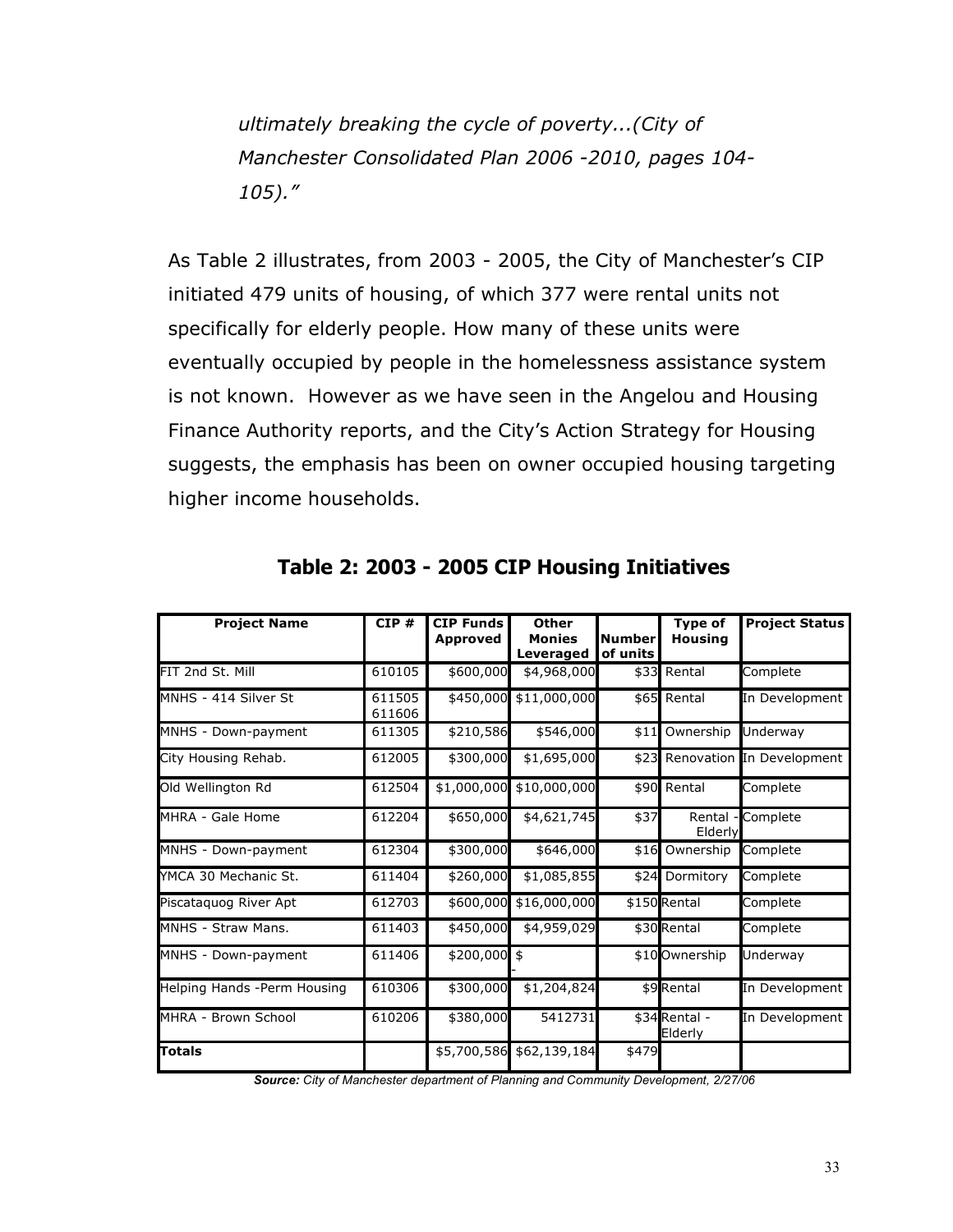The affect of this policy is that emergency and transitional shelter providers have limited permanent housing options to which they can discharge their clients.

A further complication is Manchester's burden of being a destination point for transient and/or poor people. The system takes care of all those who seek assistance and is supposed to receive financial remuneration from localities of origin of homeless families. The Welfare Commissioner in an e-mail , Paul Martineau stated on March 14, 2006: "According to the New Hampshire Local Welfare Administrators Association-" Ethics Resolution", the identified community is liable for all assistance granted for 30 days. However, it is difficult to establish the community of residence for these homeless families, when these families have been living like itinerants." This places added burdens (financial and otherwise) on the system.

#### *Housing Policies*

The housing market in Manchester has responded to demands for ownership rather than rentals. According to the New Hampshire Housing Finance Authority

> *"In 2000 there was a 3% rental vacancy rate, somewhat lower than the statewide average. During the 1990s the rental stock increased by 705 units. However the rate of increase in rental units, at only 2.4% in the rental stock was small compared to the growth in the ownership stock of 15.9% (nearly 6.500 ownership units). The growth rate among senior households at 11.9% was slower than*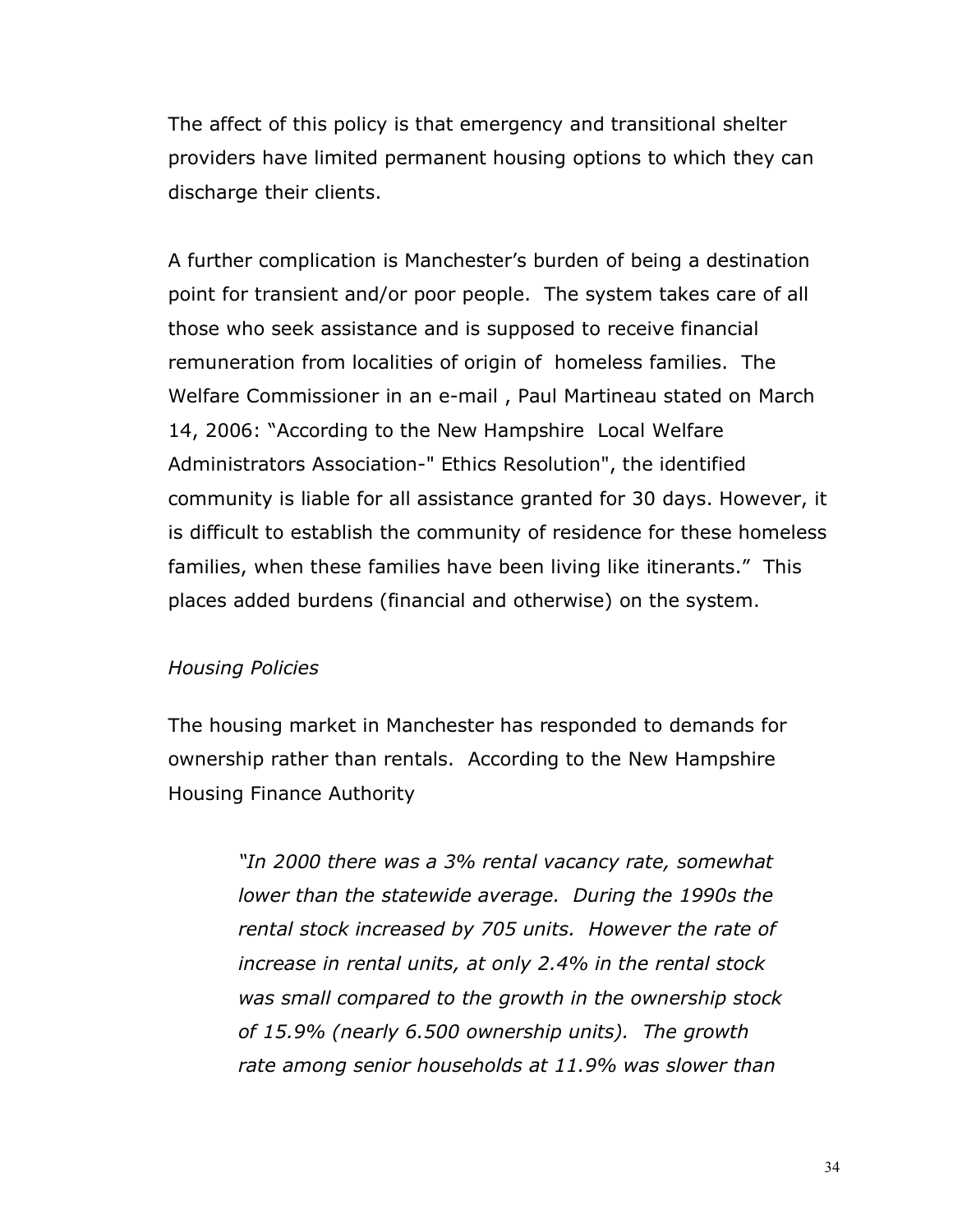*that of the state at 18.1%.(New Hampshire Housing Finance Authority 2003, page 78)."*

What this means is that:

*"A household with an income at 50% of the median for that metropolitan area (Manchester) can afford only 3.6% of the market rate units in the City (New Hampshire Consolidated Plan 2006-2010, page 34)."*

There is a shortage of affordable housing in Manchester. The New Hampshire Housing Finance Authority explains it this way:

> *"There are a number of complex factors that contribute to the acute shortage of housing, and particularly affordable housing. They include builder capacity, financial risk and the availability of subsidies. However, one major factor often cited by housing developers is community resistance to residential development and the degree to which the implementation of zoning, planning and other regulatory policies has created artificial barriers to the private market's ability to create needed new housing. The amount, type and affordability of housing in our communities are greatly influenced by local decisions. Those decisions are based on established laws and policies whose application and interpretation are critical to the development of a balanced housing supply (New Hampshire Housing Finance Authority, 2003, page 2)."*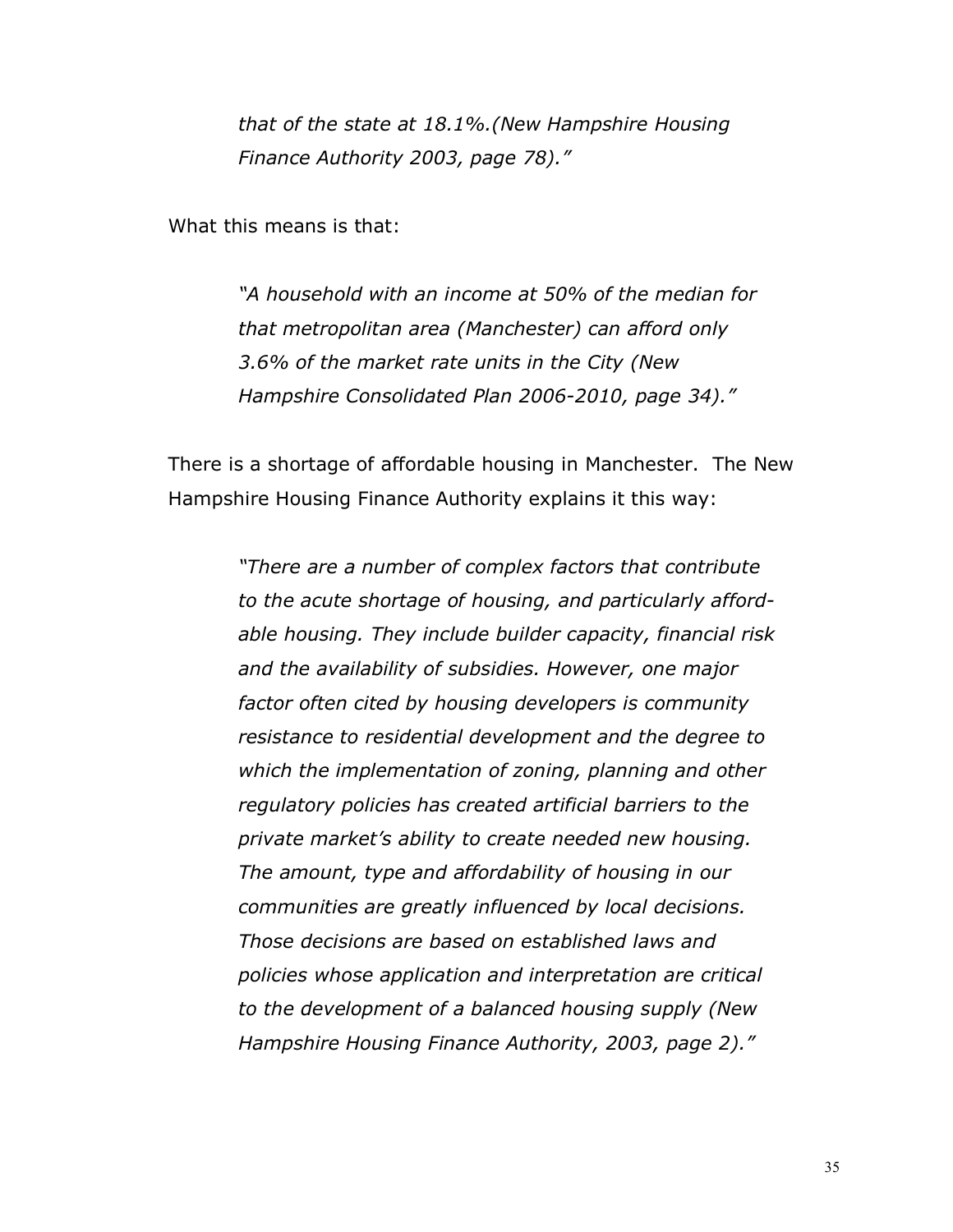The City of Manchester, itself, articulated this problem in 2002. In discussing Manchester's economic growth, the City's Task Force on Housing offers these observations:

> *"Less obvious, but equally important, are the signs of a crisis in housing. The strong economy, coupled with limited production of housing, has led to the tightest housing market in a generation. Rents increasing faster than incomes, homelessness, difficulty in finding a single family home, families doubling up and tripling up in units and young adults moving back to their parents homes are all indicators of just how difficulty the housing market currently is. To make matters worse, rapidly rising rents and difficulties in finding any units hits hardest on those families least able to afford it. (City of Manchester, Action Strategy for Housing, 2002, page 1).*

*Rents increasing faster than incomes, homelessness, difficulty in finding a single family home, families doubling up and tripling up in units and young adults moving back to their parents homes are all indicators of just how difficult the housing market currently is. To make matters worse, rapidly rising rents and difficulties in finding any units hits hardest on those families least able to afford it (City of Manchester, Action Strategy for Housing, page 3)."*

And the Angelou report repeats the theme: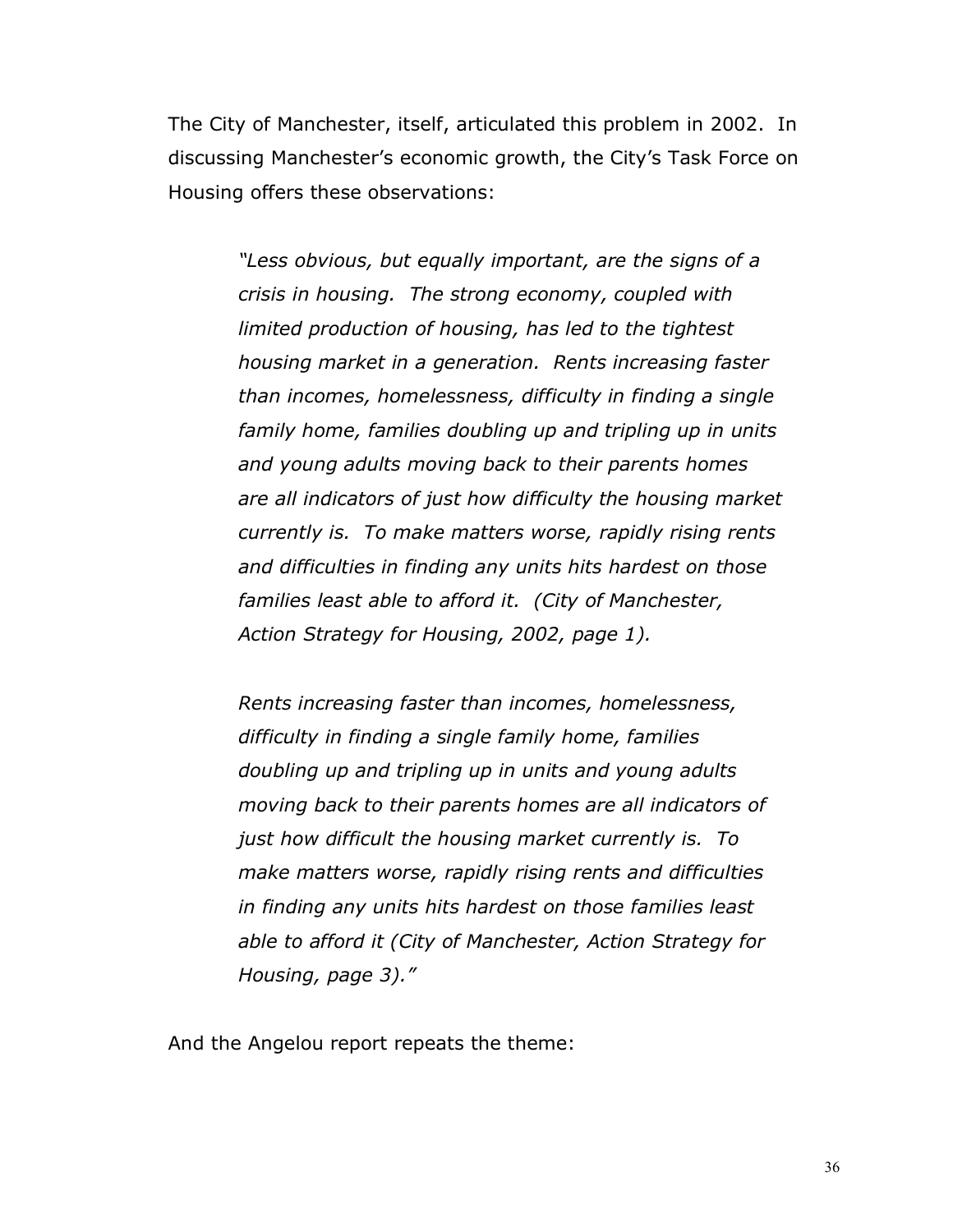*"Manchester offers a wide range of housing options, but supply is thin in the low to middle segments of the market, with very little inventory in affordable, multifamily or singe-family attached categories (Angelou Economics Report 1, page 11).*

Which means, to paraphrase the Angelou report, the slow, but steady growth of Manchester's economy has created a gap between income and housing costs and there is a relationship between economic and housing market trends, all of which would have an effect on the City's most vulnerable residents.

Why? Because people who are forced to make the choice between paying their rent, or not, face a potential housing crisis every day and many simply cannot overcome the hardship -- especially when confronted with additionally complex social problems.

#### Changing Manchester's Policies and Value System

*Where to Start*

*"Although the availability of homeless services have increased significantly during past decade, meeting the needs of people once they become homeless is not enough…A concerted national strategy is needed to prevent homelessness, and to end quickly discrete episodes of homelessness if they become inevitable. That strategy must include new housing resources as well as community building strategies that address the societal factors contributing to homelessness (Burt, page 1)."*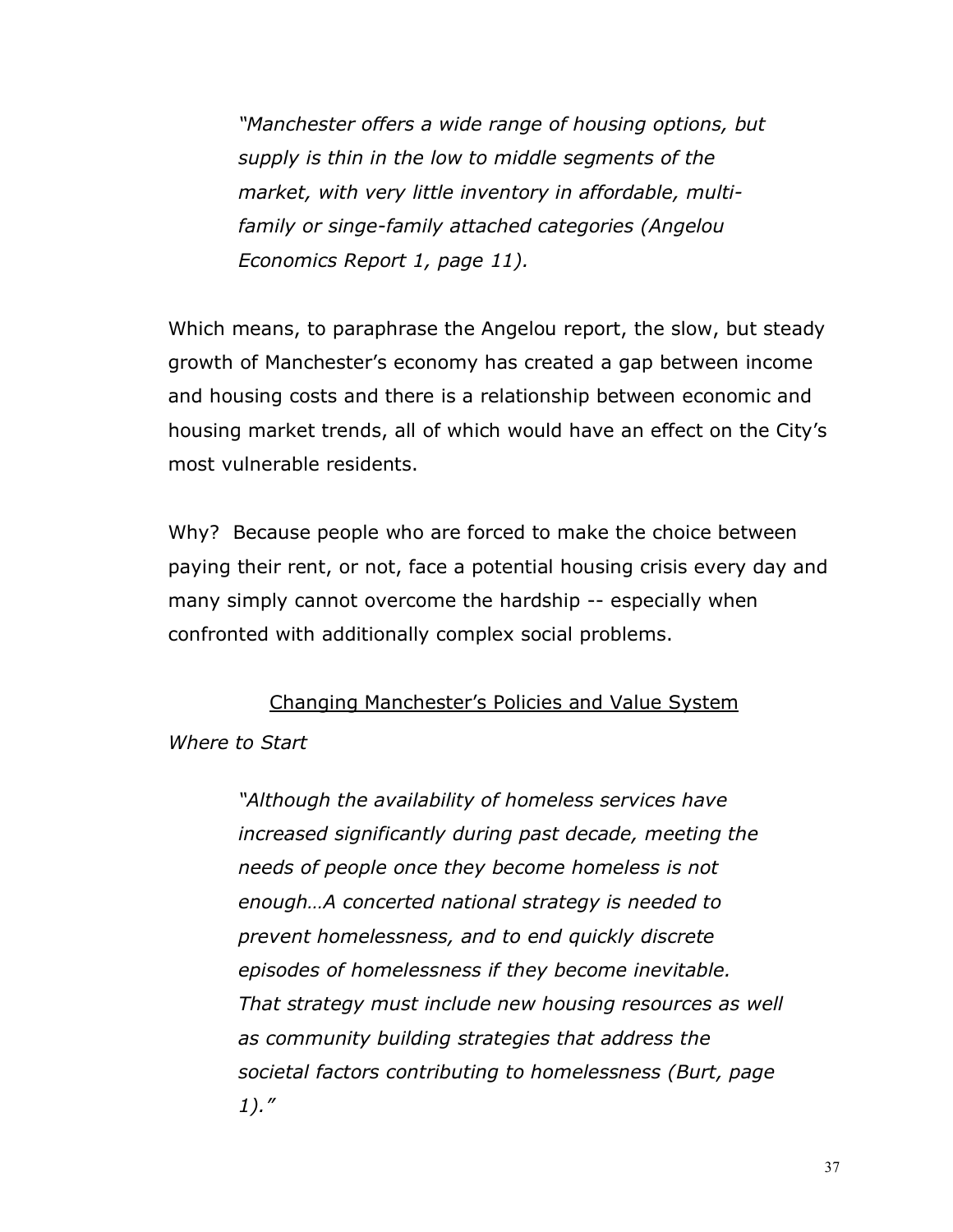*"All discussion of emergency shelter carries the risk of drawing our attention from the cause of homelessness and turning it instead to questions of 'the way to operate a better poorhouse' for the dispossessed. There are those who are prepared to live with the idea that homeless people have deserved, and shall be offered, nothing more...We therefore need to ask what it will take to end the need for institutions of this nature altogether (Kozol, page 200)."*

For the past twenty years, the United States has continued to be confronted by the problem of homelessness. Operating on the premise that homelessness, as a problem, is solvable, cities throughout the country have developed 10-year plans to end homelessness within their confines.

This approach is related to the Consolidated Plans that are developed by localities as part of their application for community development funds from the United States Department of Housing and Urban Development. These plans include information on how the locality will use federal funds in their anti-poverty initiatives.

Cities throughout the country have used a framework designed by the National Alliance as the basis for their own, unique plans. Cities such as Albany, NY, Evansville, IN, Quincy, MA and neighboring Nashua, NH, are among those that have followed a model developed by the National Alliance to End Homelessness.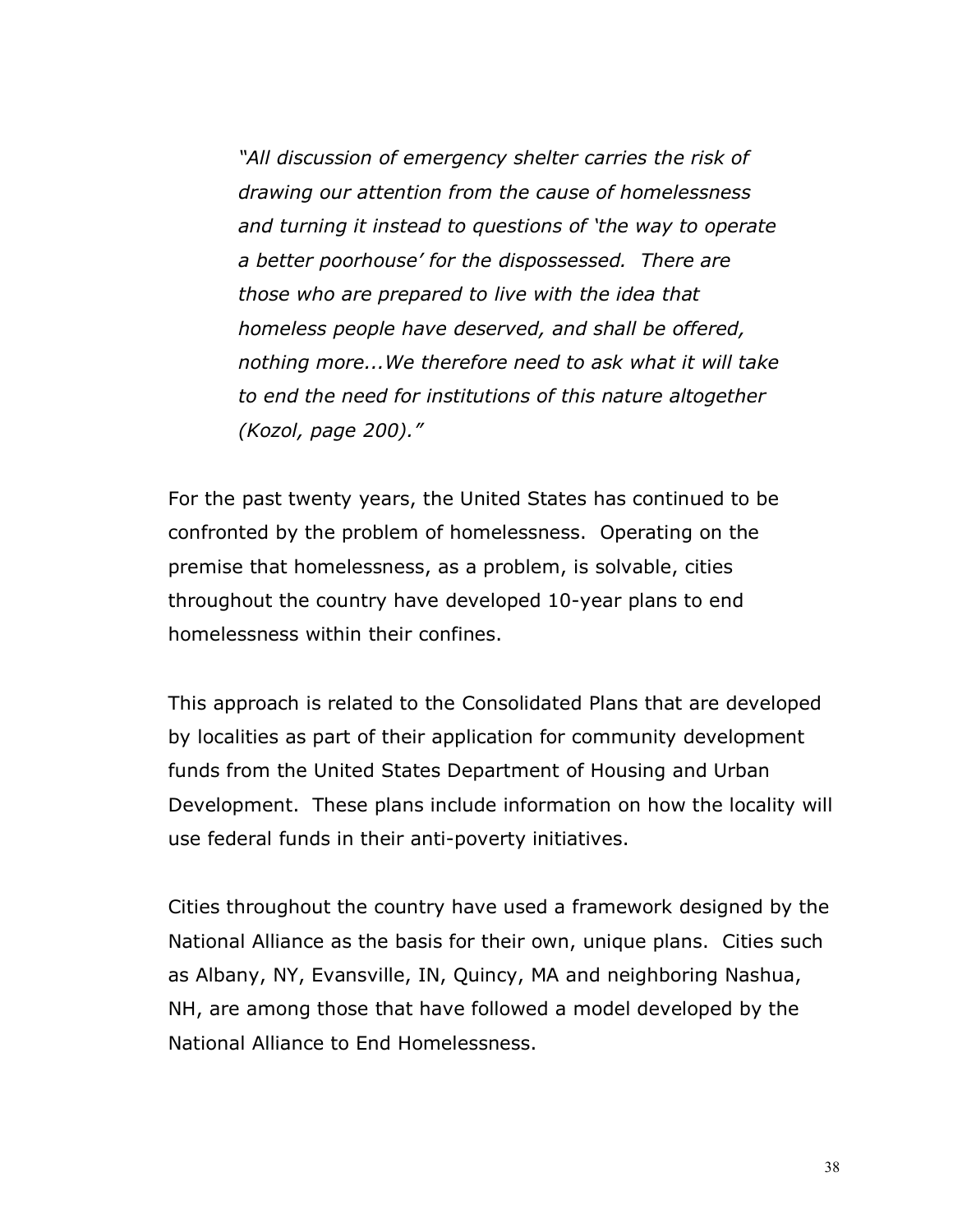That model operates with the following premise:

*"While the seeds of homelessness were planted in the 1960s and 1970s with deinstitutionalization of mentally ill people and loss of affordable housing stock, wide-spread homelessness did not emerge until the 1980s. Several factors have affected its growth over the last two decades. Housing has become scarcer for those with little money. Earnings from employment and from benefits have not kept pace with the cost of housing for low income and poor people. Services that every family needs for support and stability have become harder for very poor people to afford or find (National Alliance to End Homelessness, page 1).*

Homelessness, then, is part of a broader economic problem. In other words, if Manchester implements policies that address the root causes of homelessness they will also be:

- 1. Creating a positive economic climate that improves people's ability to afford or obtain permanent housing.
- 2. Promoting service welfare policies, which prevent homelessness and assist people who, due to lack of skills and knowledge, are unable to maintain their housing.
- 3. Creating a climate where the spectrum of available permanent housing opportunities is increased.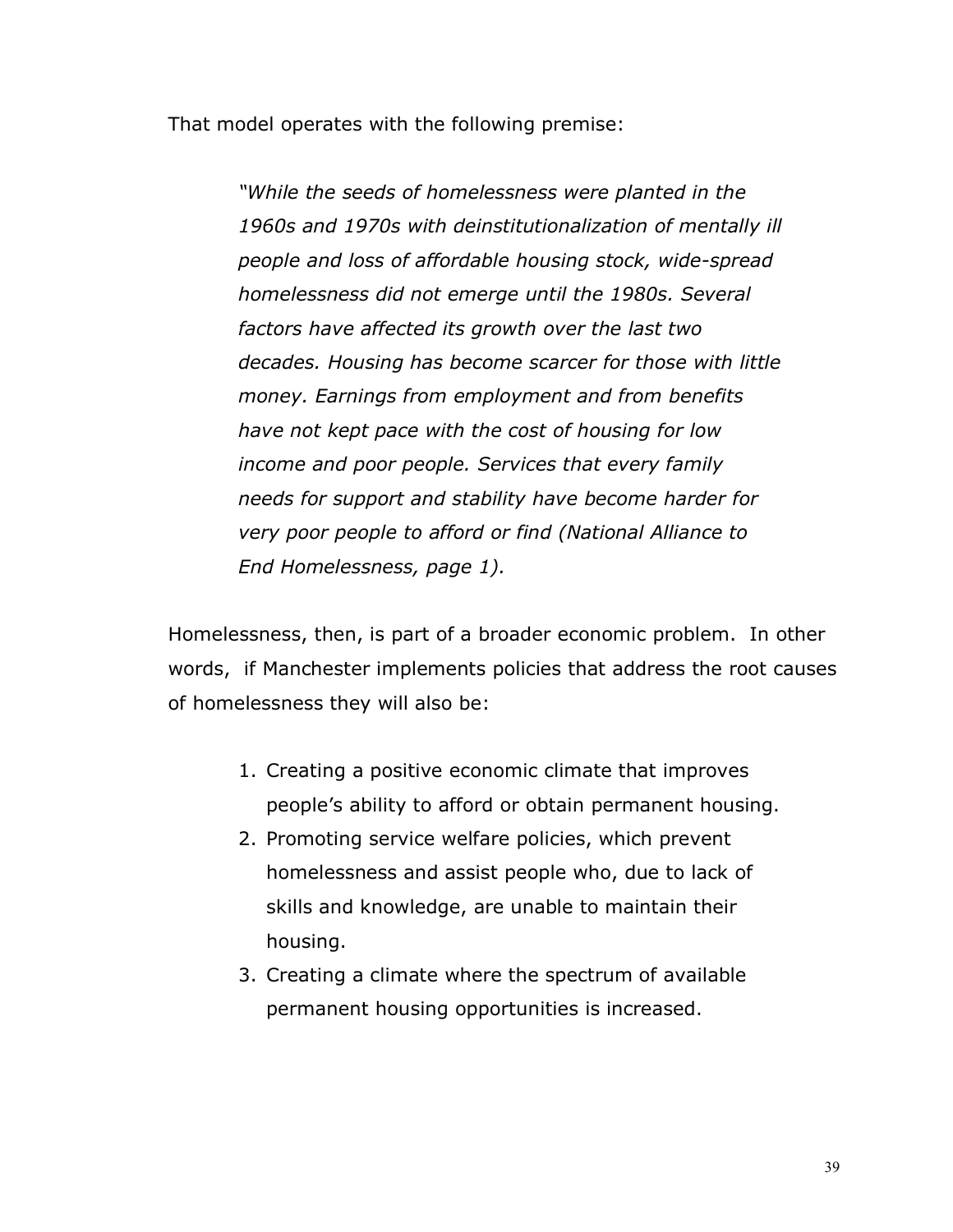This approach: creating an institutional model of social services, as defined by Midgely:

> *"[An] institutional model consists of policies that play a front-line role in society and promote universal coverage and extensive social service provision (Midgely, page 25)."*

within a climate fertile for true community economic development where

> *"conditions for individuals and families [improve] on the one hand and for the community as a whole on the other (Temali, page 3)."*

### Proposed Policy Changes

#### *Implementing Policies That Can End Homelessness*

The National Alliance to End Homelessness' Elements of a Plan to End Homelessness, include elements of both an institutional and developmental design. They are:

> *"Plan for Outcomes: Localities can begin to develop plans to end, rather than to manage, homelessness. There are two components. Every jurisdiction can collect data that allows it to identify the most effective strategy for each sub-group of the homeless population. Second, jurisdictions can bring to the planning table those*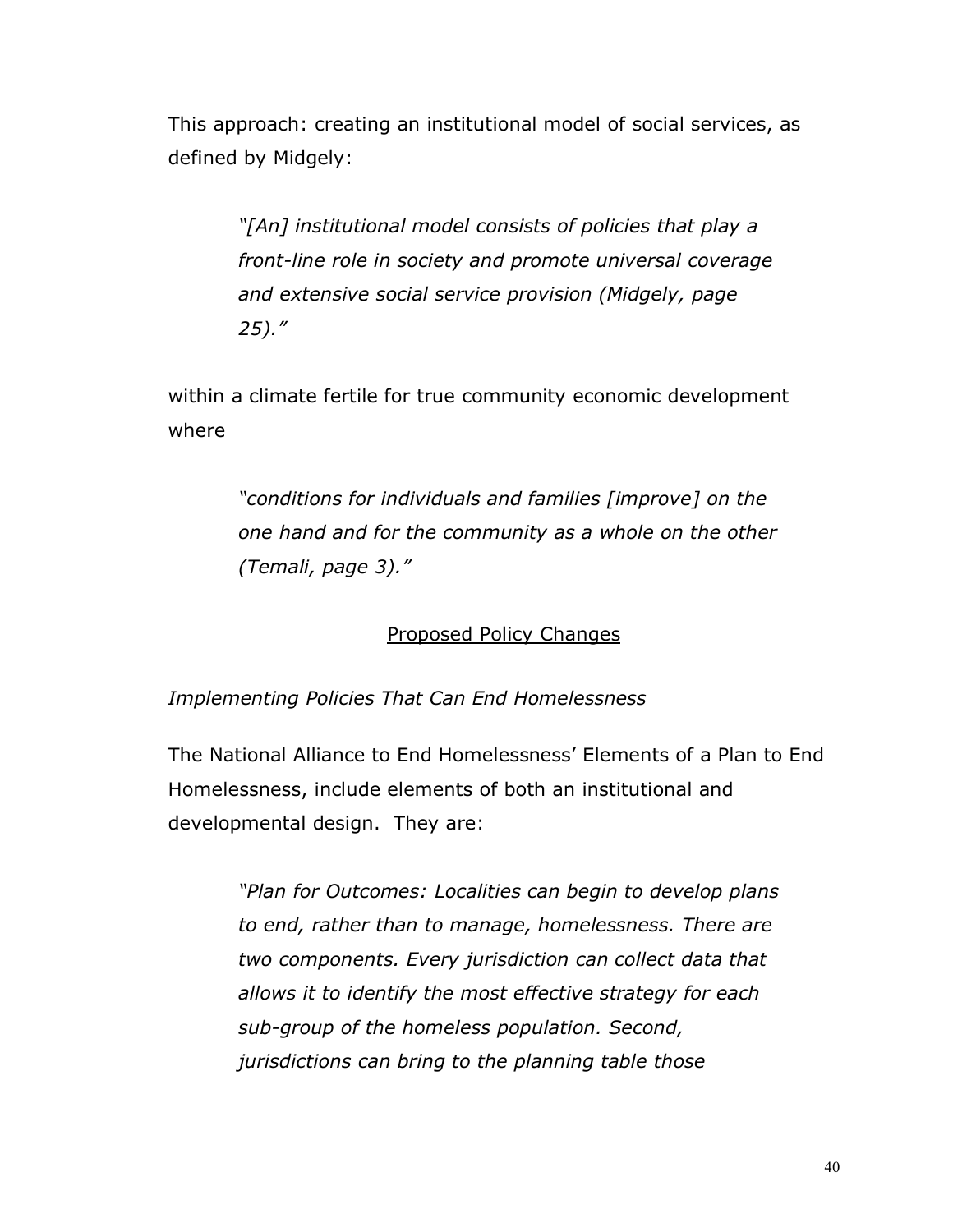*responsible for mainstream as well as homeless-targeted resources.*

*Close the Front Door: Homelessness can be prevented by making mainstream poverty programs more accountable for the outcomes of their most vulnerable clients and wards.*

*Open the Back Door: Where homeless people are already accommodating the shortage of affordable housing, this should be facilitated and accelerated. Where there is no housing, particularly for those who are chronically homeless, an adequate supply of appropriate housing should be developed and subsidized.*

*Build the Infrastructure: Ending homelessness can be a first step in addressing the systemic problems that lead to crisis poverty:*

- *3. shortage of affordable housing*
- *4. incomes that do not pay for basic needs*
- *5. lack of appropriate services for those who need them (National Alliance to End Homelessness, page 7)."*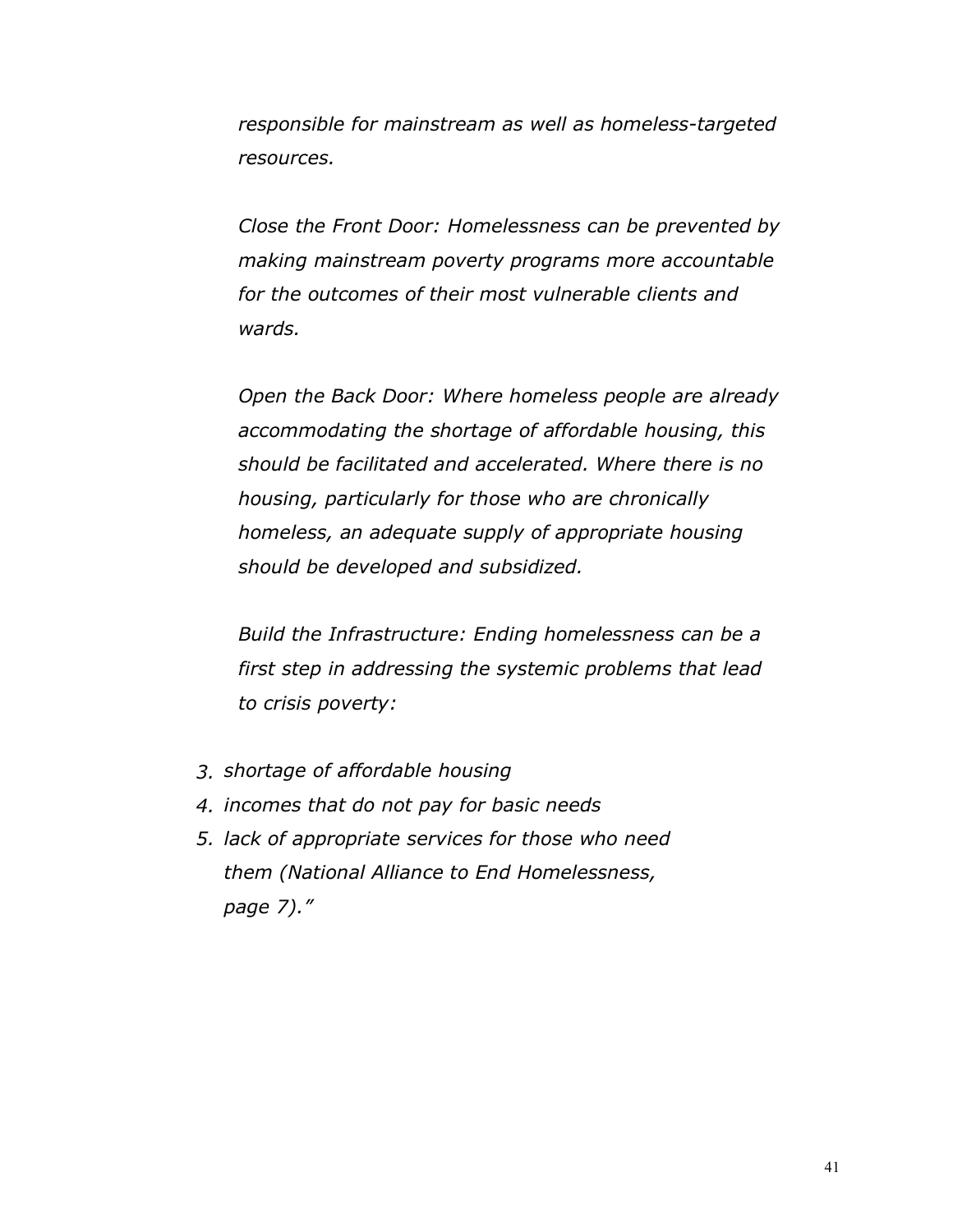#### *Step 1: Change the Stigma*

Using the police as a primary entry point for homeless families creates a stigma of homeless people. The establishment of a centralized, intake system operated by a social service provider would be a first step. Implementing case management at this point, referrals to other services including: alcohol and substance abuse *detoxification programs*, mental health, health, education, and training will be greatly facilitated.

> *"While the national trend toward criminalizing homelessness continues, several cities are pursuing constructive, alternative approaches to dealing with concerns about homeless people. Through these approaches – which often involve collaboration between city officials, police departments, and business people on one hand and homeless people and their advocates on the other – cities attempt to proactively address the problem of homelessness and provide services for homeless people (National Housing Institute)."*

*Step 2: Create a Case Management Model*

In order for Manchester to succeed in solving its homelessness problem it will need to start by creating a client centered, case management, strategy, including:

• A **Holistic Approach**: The reasons why someone becomes homeless are often complex because of the many different contributing factors. In order to implement a prevention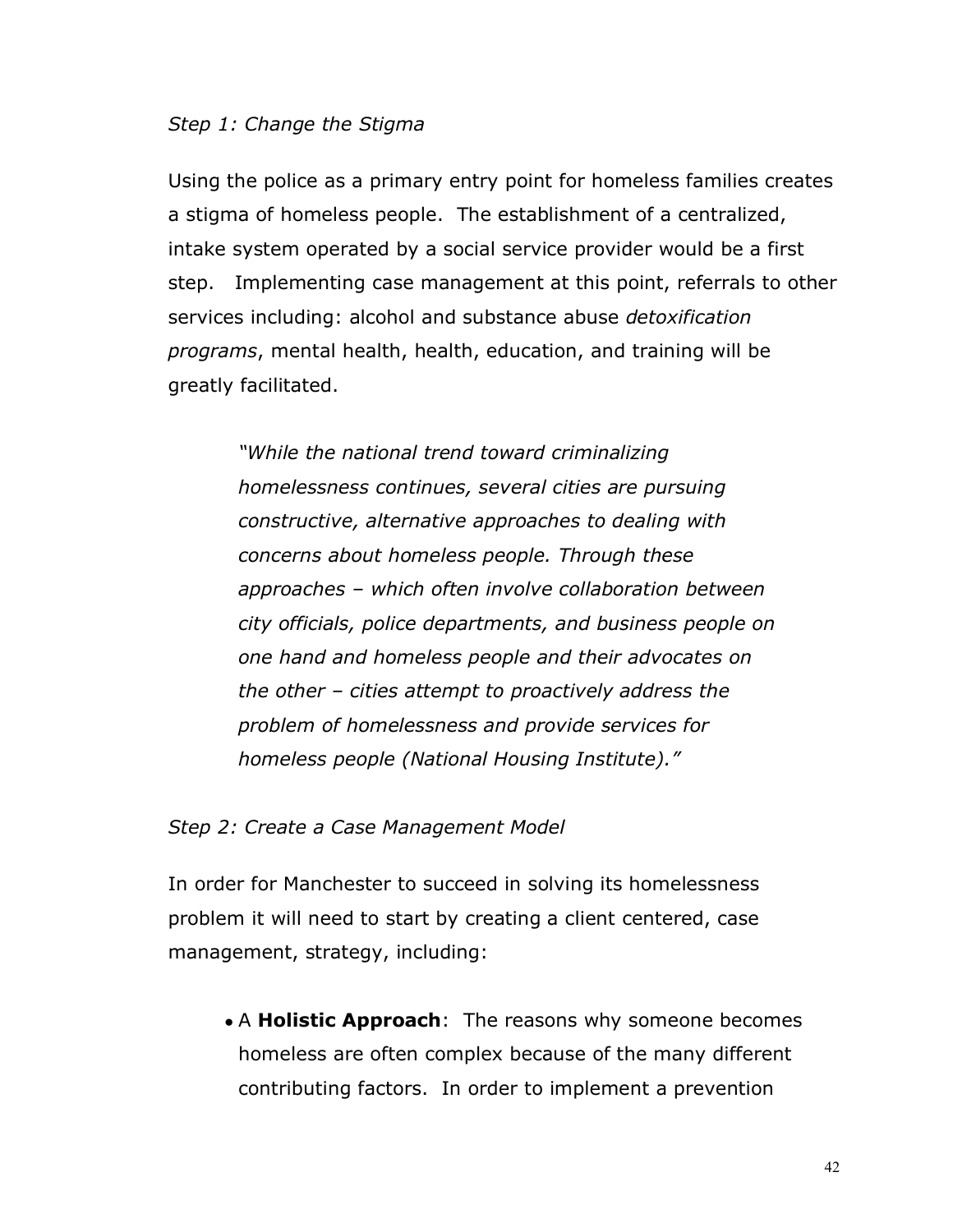model, there needs to be an ongoing, coordinated, effort that involves the different service providers that work in different specialized fields. The case management approach should include all of the different service agencies that provide crisis intervention and ongoing treatment.

• A **Prevention Mode**l: There is direct relationship between the types and quality of assistance a person receives and the outcome of these services. Ongoing coordination between the different components of the service network is, therefore, essential for achieving success.

Figure 1 illustrates a client centered, case management, strategy that incorporates a holistic approach and prevention strategies. By focusing and coordinating all types of levels of service on the needs of a client, a stronger, more effective case management system is created.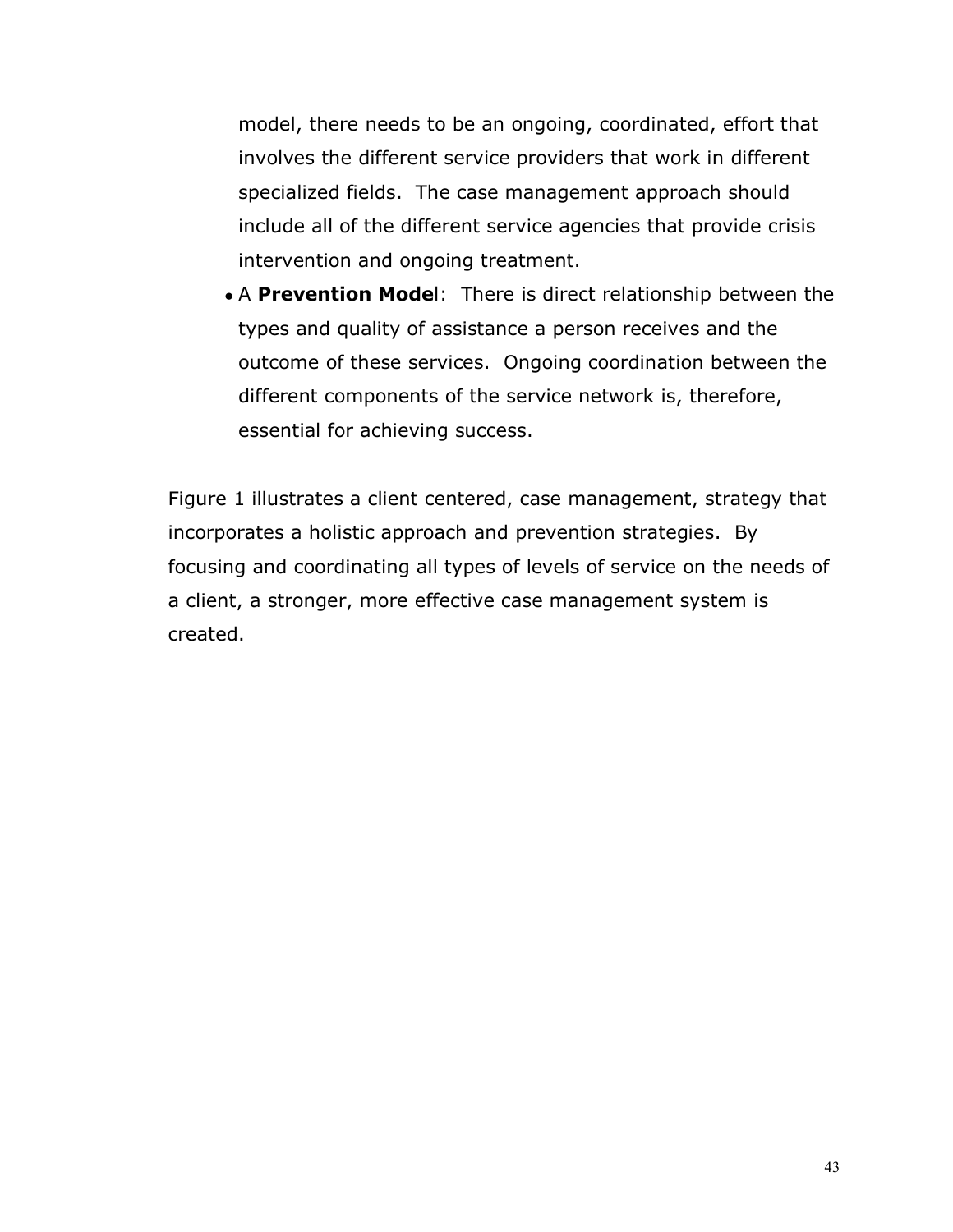



*Step 3: Create a Mechanism of Service Coordination*

The creation of an interagency task force (combined with the creation of the Mayor's Office on Homelessness) is a critical first step in addressing the many problems outlined in this report. Such a group could:

- 1. Facilitate communication among the various agencies and organizations that prove services to potentially and currently homeless people.
- 2. Develop and implement intake and discharge procedures.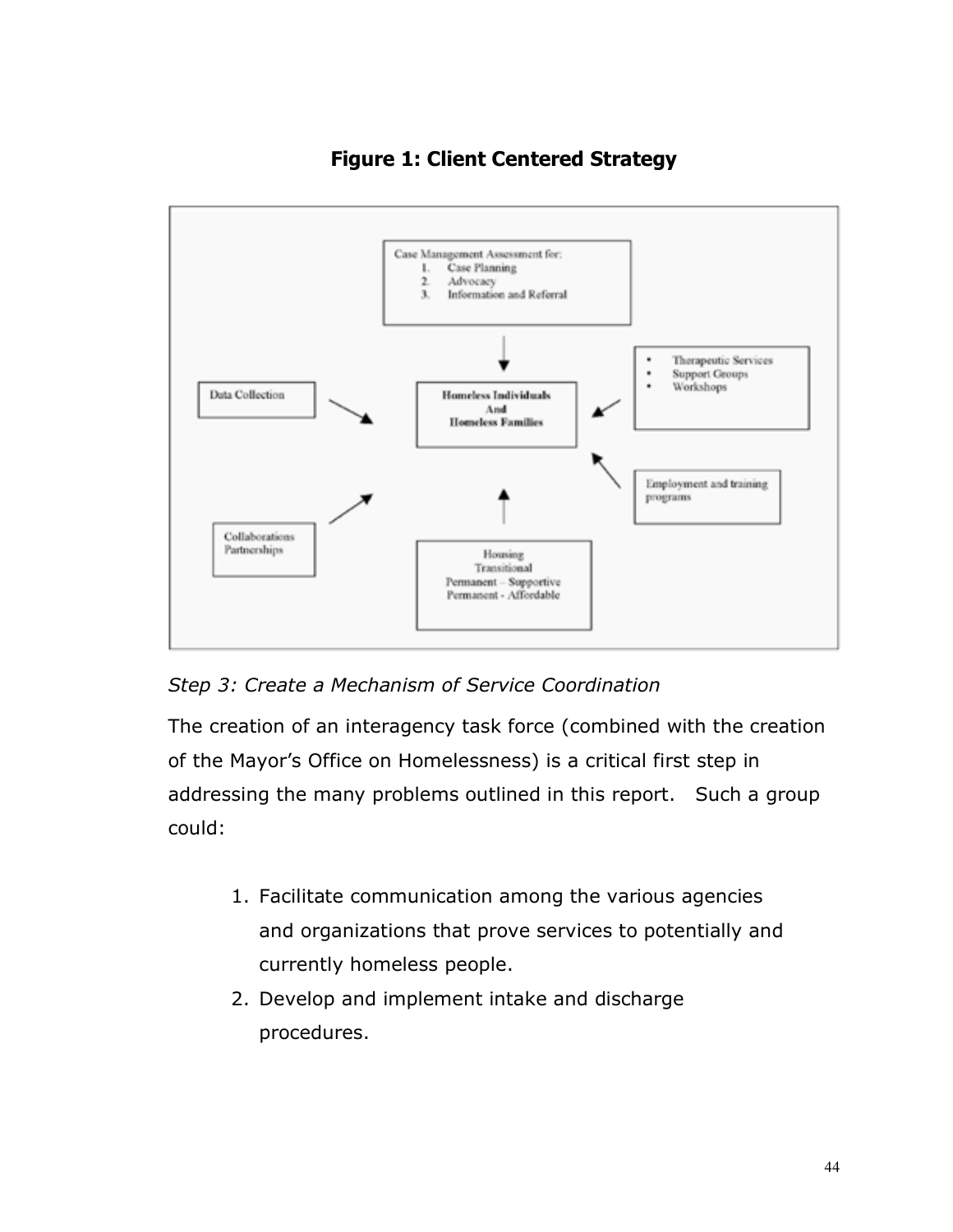Evaluating the effectiveness of programs requires standardized statistical material. Establishing a central intake system built in to an information management system would institutionalize the social services system and facilitate the case management it provides.

The existing residual system is built around a crisis response, rather than prevention model. Helping to keep people in their homes rather than allowing them to enter an emergency shelter system is both more cost-effective and humane. Evaluating the entire social welfare system and converting it from a crisis intervention to a prevention system should be the first mandate of the interagency task force.

#### *Step 4: Implement an Economic Development Plan*

The specifics of an economic strategy are not the purpose of this report. However there needs to be a plan. The State of New Hampshire and City of Manchester's democratic institutions are charged with the responsibility to design a plan. However, a plan will need to respond to the following:

1. The Angelou report is critical of the fragmentation of the existing job preparedness and training programs in the city. In fact, discusses how it was "revealed that it is sometimes difficult to find information on workforce training options because, while many are available, they are not properly promoted. Citizens need to be informed, so they can take advantage of these training opportunities. Manchester needs a single source of information about workforce development…"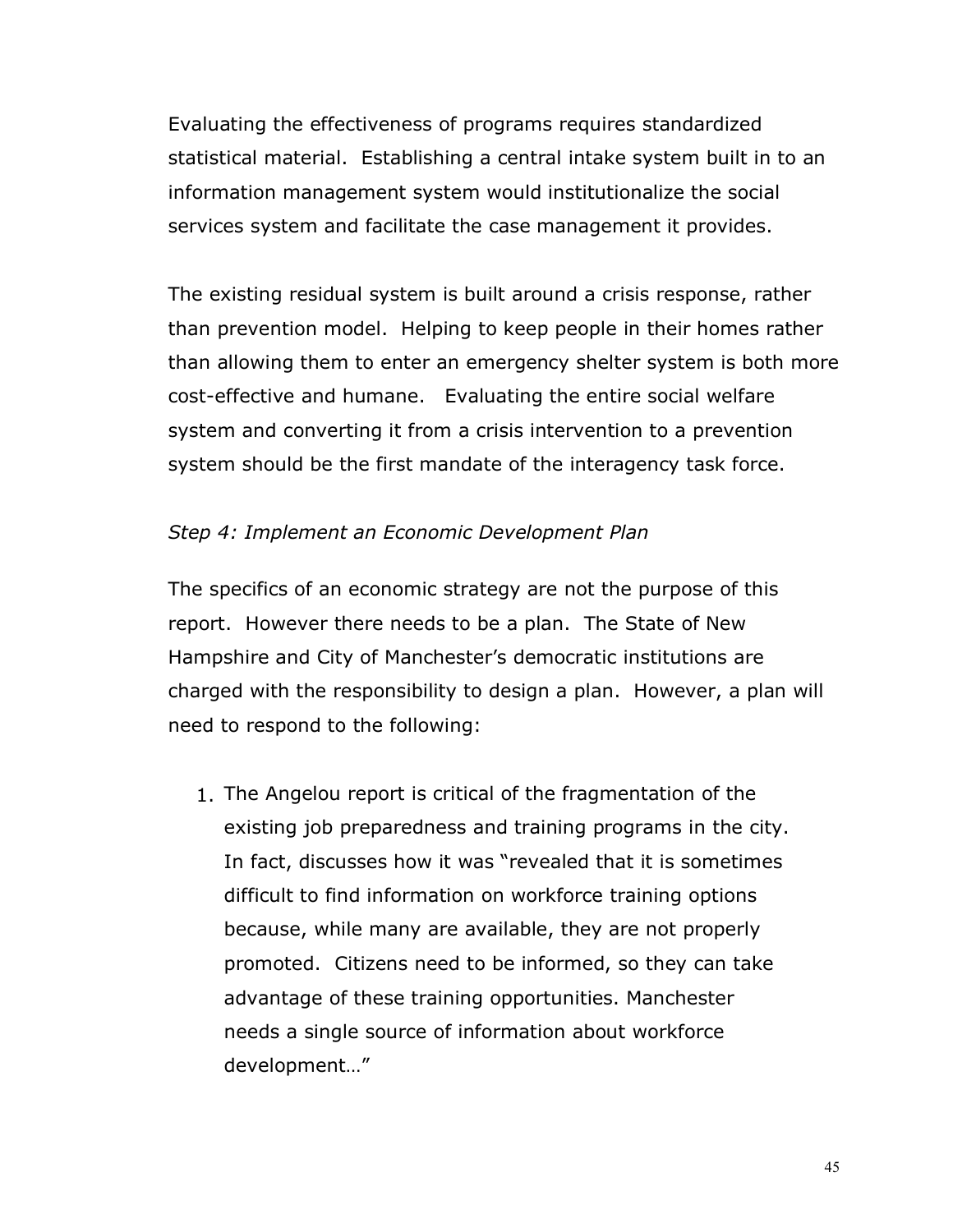- 2. Elsewhere, the report questions whether these programs actually provide training that is needed by the city's growth industries. These issues need to be addressed as part of this Plan. If living wage jobs continue to diminish and job preparedness and training do not focus on growth industries -- whatever they may be -- then the homeless service system will institutionalize and the number of homeless people will grow.
- 3. In those areas where jobs do exist, a job placement strategy needs to be combined with a housing placement strategy within the case plan. Without a job, people will not be able to afford housing and without permanent, stable, housing it is difficult to keep a job.

#### *Step 5: Implement a Strategy for Creating Affordable Housing*

The Housing Task Force, Angelou Economics and Applied Research reports all include specific recommendations on what an affordable housing strategy should include. Among the most important considerations are:

1. The Housing Task Force report discusses the need to obtain information that can help guide an affordable housing strategy. Making land available for such development is an important step, but knowing what land is available is the critical first step.

2. As the Housing report points out, one of Manchester's strengths is its large amount of available, former, factories.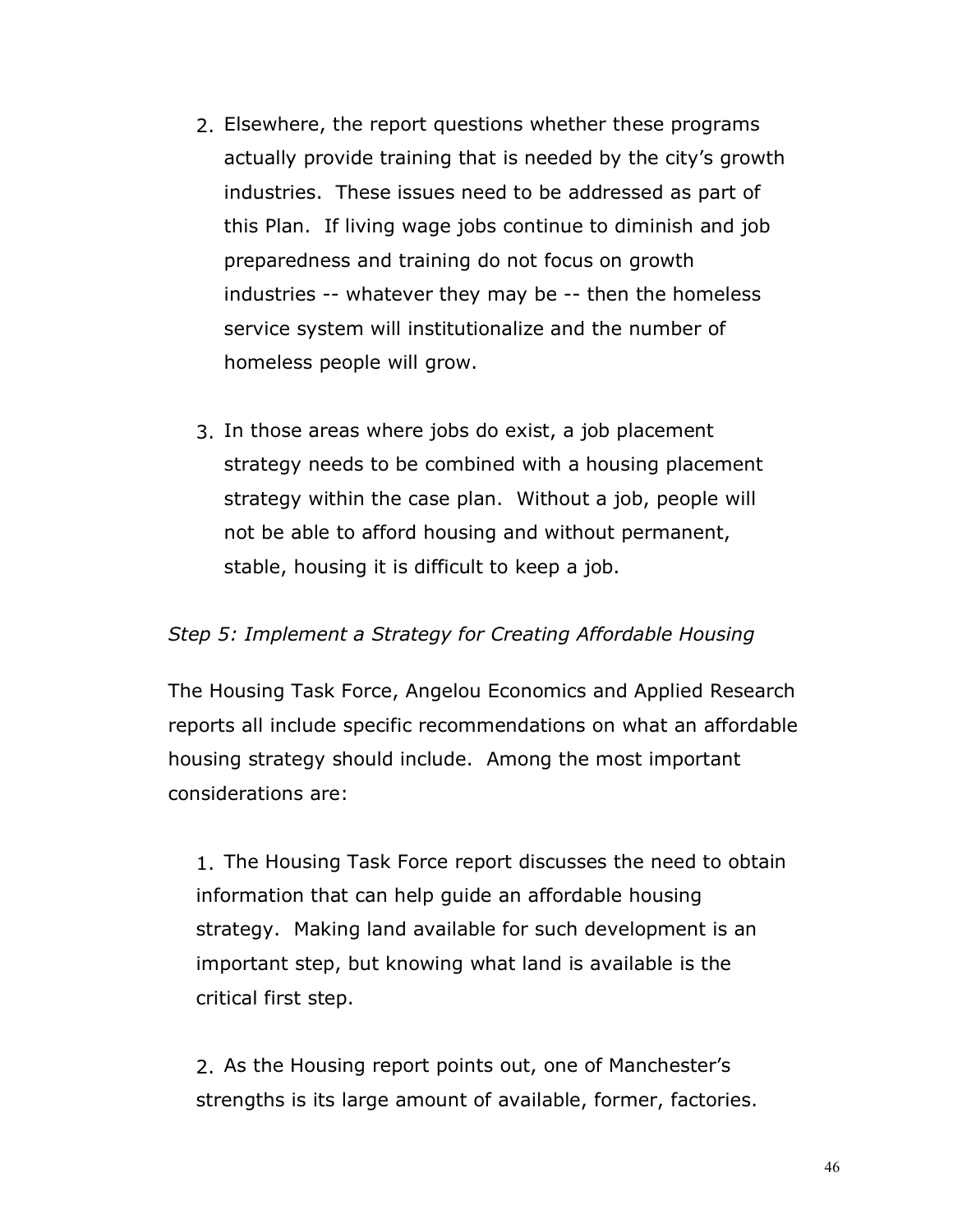Manchester will need to consider rezoning these for residential use and finding ways of encouraging their use for affordable housing

3. As the Angelou report states that Manchester will need to implement new economic development practices in order to foster employment and increased wealth among its residents. The involvement of the business community in the implementation and evaluation of this plan will, potentially, ensure that the most needy of Manchester's residents will not be left behind as the city moves forward.

## **Conclusion**

*"Vital cities have marvelous innate abilities for understanding, communicating, contriving and inventing what is necessary to combat their difficulties…*

*Dull, inert cities...do contain the seeds of their own destruction and little else (Jacobs, pages 447-448).*

The City of Manchester's persistent housing problem is symbolized by the persistence of homelessness among its residents. The trigger factors that are built in to the environment that leads to housing crises: economic development policies service delivery policies and housing policies impact on residents.

No policy single policy discussed can change the course of Manchester. Manchester's paradox is that creating jobs without housing that people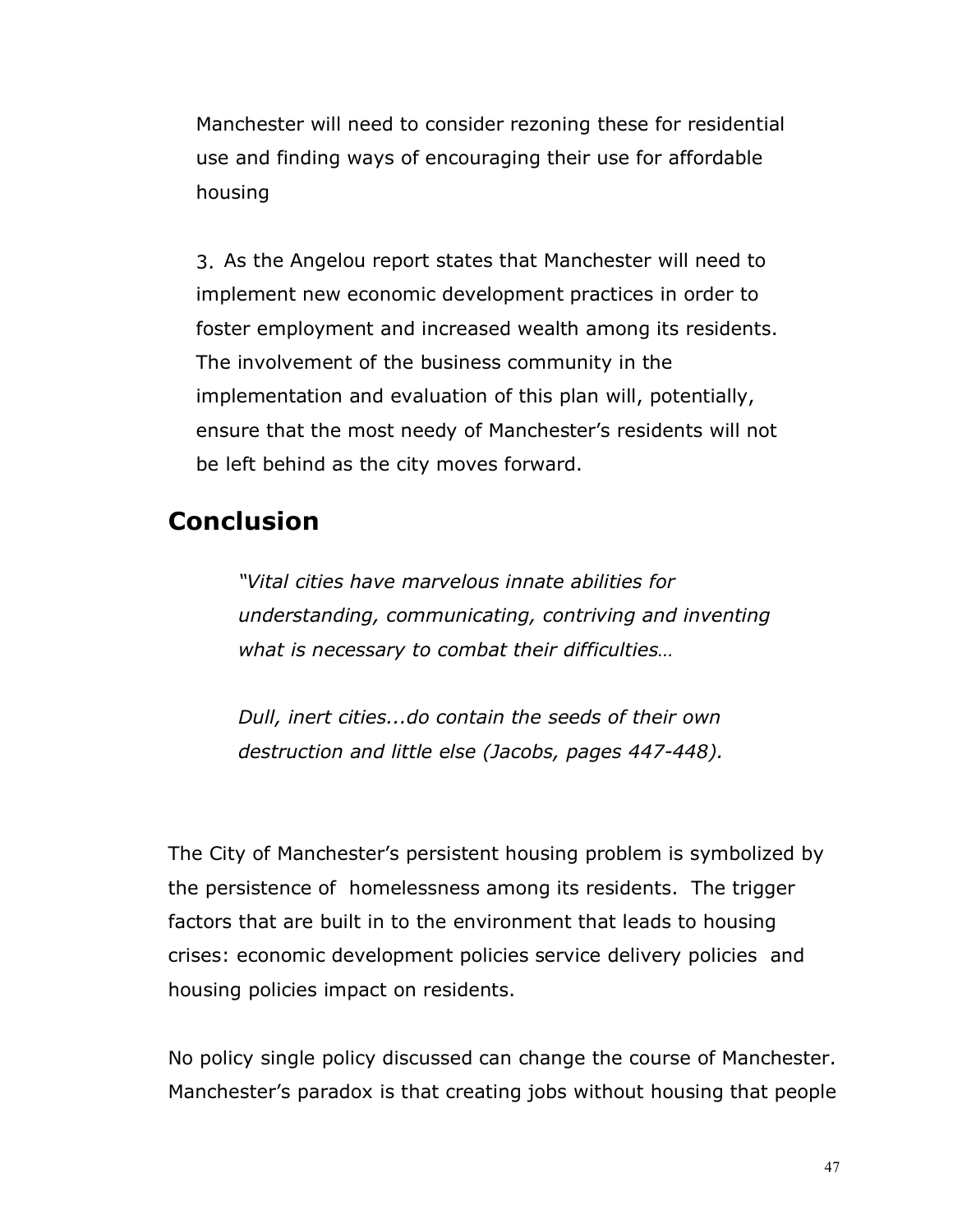can afford, building housing for people not able to earn a living wage or creating a compassionate social welfare system without a way for people to live independently earning good wages and living in homes they can afford will simply exacerbate the existing problems. The challenge is to adapt comprehensive strategies that address each of these components.

If Manchester is a *vital city* it will *contrive* solutions that will incorporate each of these broad policies. Not adapting an integrated approach will label it *dull and inert.*

The existing residual approach suggests that Manchester is currently inert. It has yet to fully recognize the scope of the multi-causalities outlined here.

The stigma Manchester places on people with housing crises and the lack of accountability by and of the Welfare Department suggests a cavalier*, blame the victim* approach to social welfare. While this surely is not the intent of service providers, there is little to suggest otherwise.

As New Hampshire's largest city -- and the largest city north of Boston -- Manchester will continue to be a magnet for people seeking economic opportunities. In order to promote this growth, to evolve into a *vital* city, Manchester will need to:

- 1. provide greater economic opportunities for its residents
- 2. create a housing market that is responsive to the needs of residents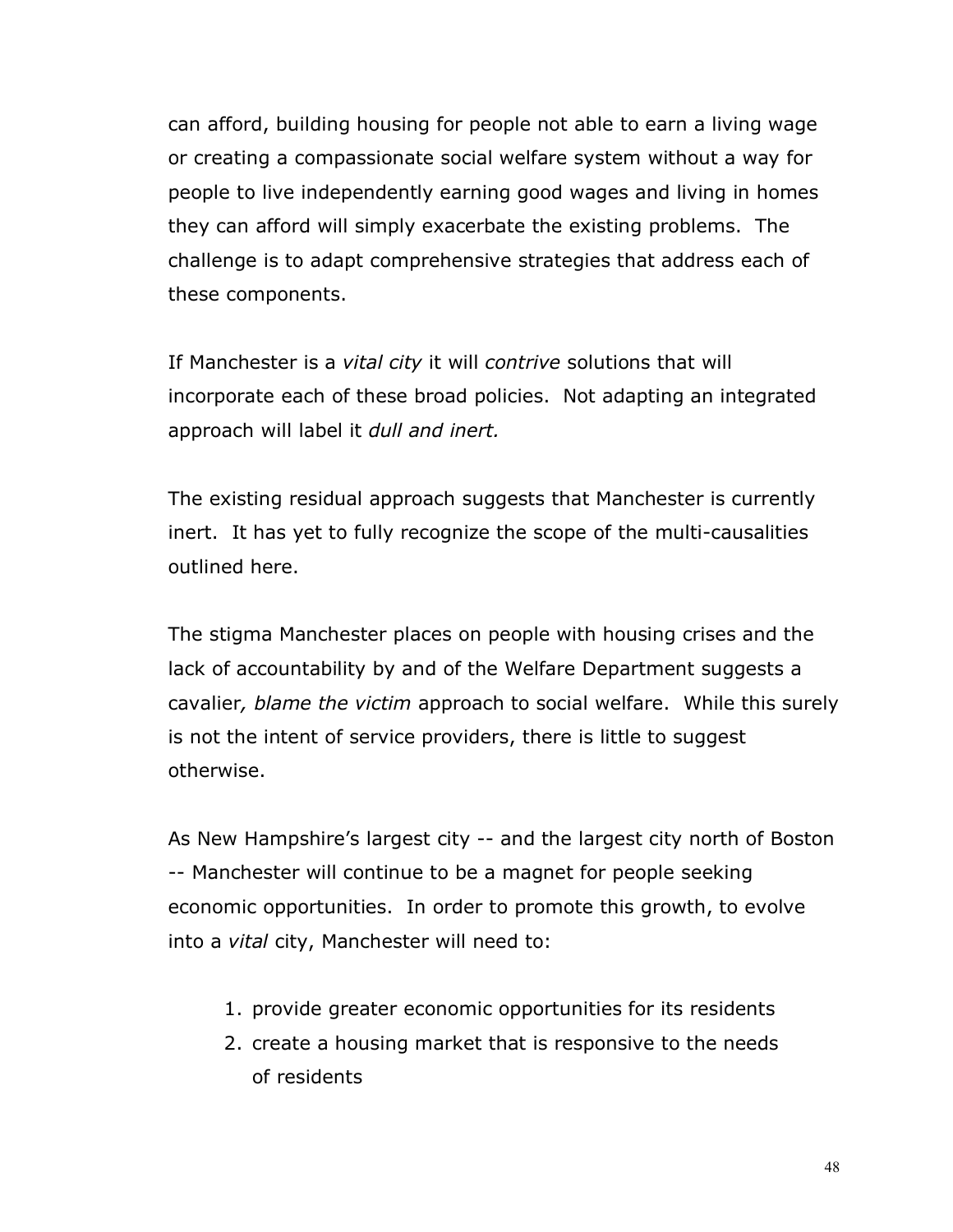3. reduce the number of people who are homeless or potentially homeless

It will take time for Manchester to evolve into a vital city, but to residents of Manchester living within the confines of inertia:

> *"As the time draws nigh, glooming, a cloud,* A dread beyond, of I know not what, darkens me (Whitman page 370).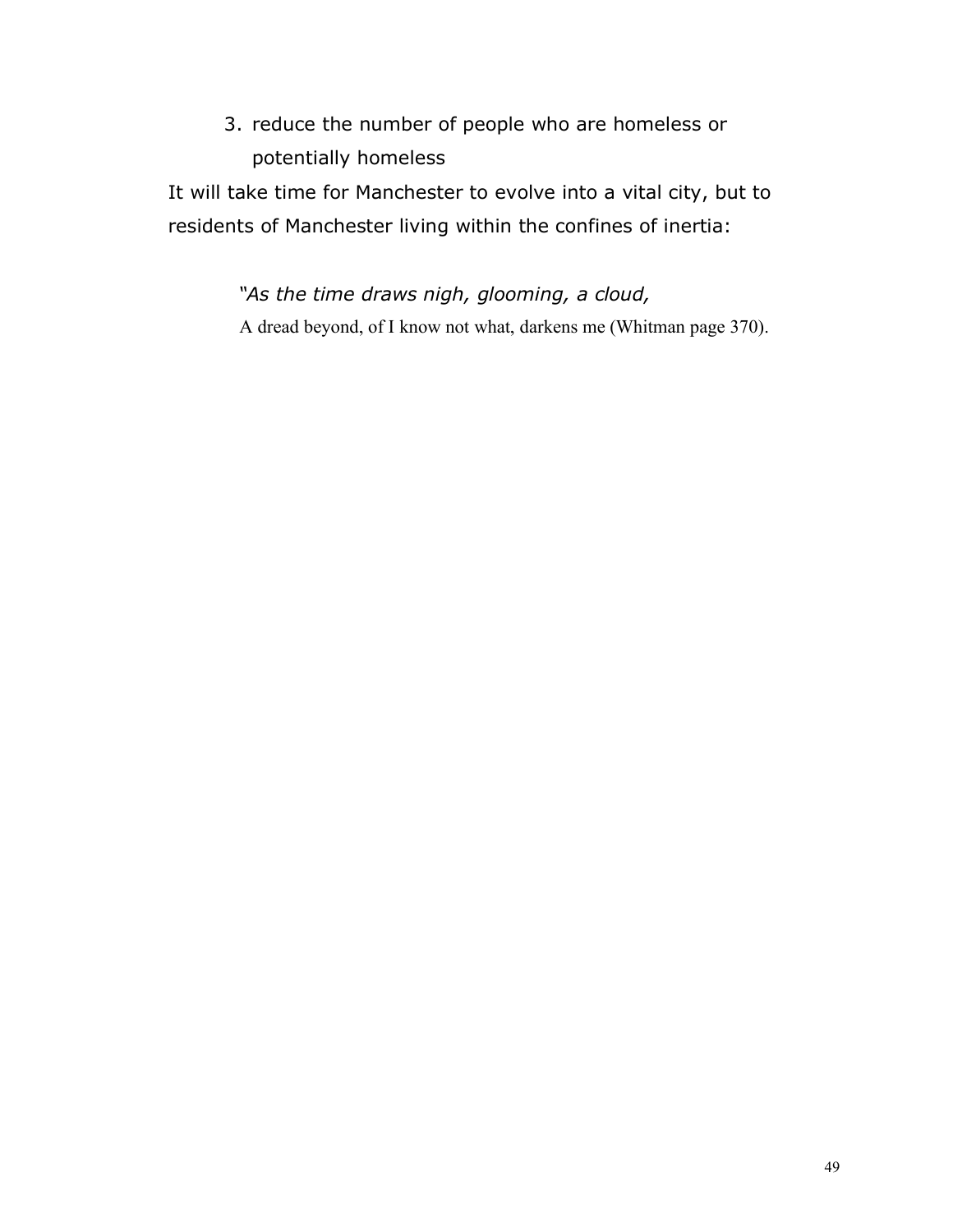## **References**

Angelou Economics, (2005) "Report 1: Community Assessment Presented to the City of Manchester"

Angelou Economics, (2005) "Report 3: Strategic Recommendations Presented to the City of Manchester"

Bingham, Richard, Green, Roy E. & White, Sammis B. editors, (1988) *The Homeless in Contemporary Society* Newbury Park: Sage Publications,

Burt, Martha (2001) "What it Will Take to End Homelessness." Washington, D.C. Urban Institute

Camayd-Freixas, Y. Karush, G., Koenig, R., Iyer, B. Mijoba, N., Sodramdarjaa, D., (2006) "Community Indicators Project", Manchester Heritage United Way and Applied Research Center, Southern New Hampshire University

Camayd-Freixas, Y. Karush, G., Jacobs, E. Neihaus, K., (2006) "10- Year Plan to End Chronic Homelessness", City of Manchester

City of Manchester (2005) "City of Manchester Consolidated Plan 2006 -2010"

Cunningham, Mary K, Susan Popkin, Martha Burt (2005) "Public Transformation and the 'Hard to House." Washington, D.C. Urban Institute

Jacobs, Jane (1961) *The Death and Life of Great American Cities* New York: Random House

Kozol, Jonathon, (1988) *Rachel and Her Children,* New York: Fawcett Columbine Books

Manchester Housing Task Force (2002) "Action Strategies for Housing", on Housing" City of Manchester

Midgley, James & Hall Anthony L. (2004) *Social Policy for Development*, London: Sage Publications